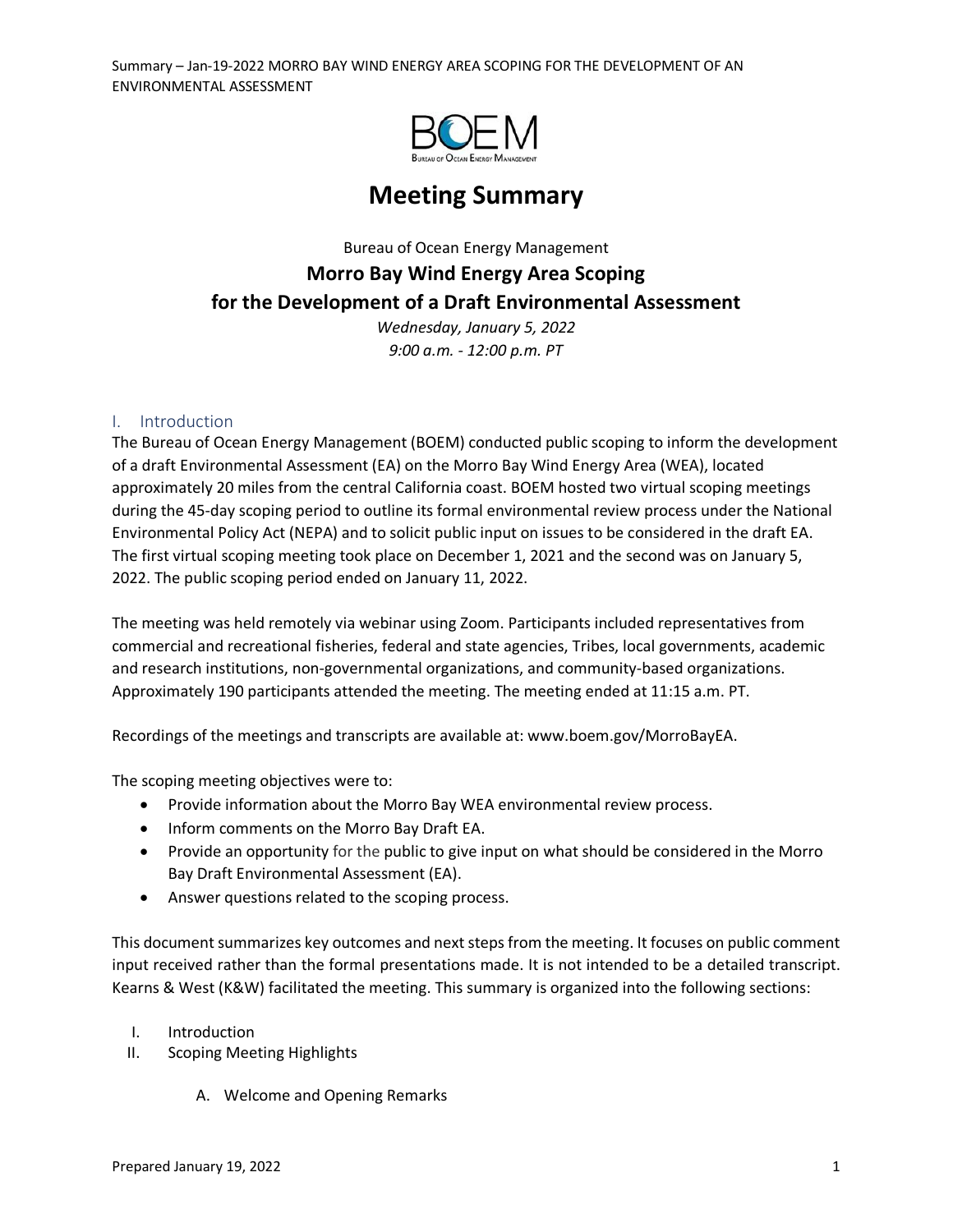- B. Agenda Review
- C. Outer Continental Shelf (OCS) Wind Energy Leasing in California
- D. Commercial Wind Lease Issuance and Site Assessment Activities on the Pacific Outer Continental Shelf Offshore Morro Bay
- E. Clarifying Scoping Process Questions
- F. Public Comment Opportunity
- G. Closing and Next Steps

#### III. Appendices

- A. Agenda
- B. Public Participant List
- C. Public Clarifying Questions and Oral Responses
- D. Comments and Questions from the Public Input Opportunity
- E. Poll Results

## II. Scoping Meeting Highlights

A. Welcome and Opening Remarks

### *1. Morgan Lommele, Facilitator, Kearns & West*

The meeting opened with a welcome to participants, followed by a summary of scoping meeting objectives, and guidance on navigating the Zoom Webinar. The facilitator presented two polls for the participants: the first identified participant affiliations, and the second determined the number of participants planning to provide oral comment later in the meetings. See Appendix E for the polling results.

### *2. Lisa Gilbane, Environmental Analysis Section Chief, BOEM Pacific Office*

Lisa Gilbane presented on BOEM's environmental assessment process. She explained the purpose of the scoping meeting and where it fits in the NEPA process for the Morro Bay Environmental Assessment. Ms. Gilbane noted that participants have the opportunity to make a public comment and expanded on the process of doing so. She welcomed attendees and thanked them for their participation.

### B. Agenda Review

### C. Outer Continental Shelf (OCS) Wind Energy Leasing in California

This segment of the meeting communicated BOEM's role in future renewable activities within the State of California, particularly related to BOEM's Offshore Renewable Energy Program and leasing process.

Sara Guiltinan, Renewable Energy Specialist for BOEM's Pacific Office, presented an overview of BOEM's planning approach for offshore wind energy, BOEM's Offshore Wind Energy Authorization Process, the leasing and environmental review processes, and the next steps for offshore wind energy development at Morro Bay. She provided a Central Coast Status update for Morro Bay WEA following modifications to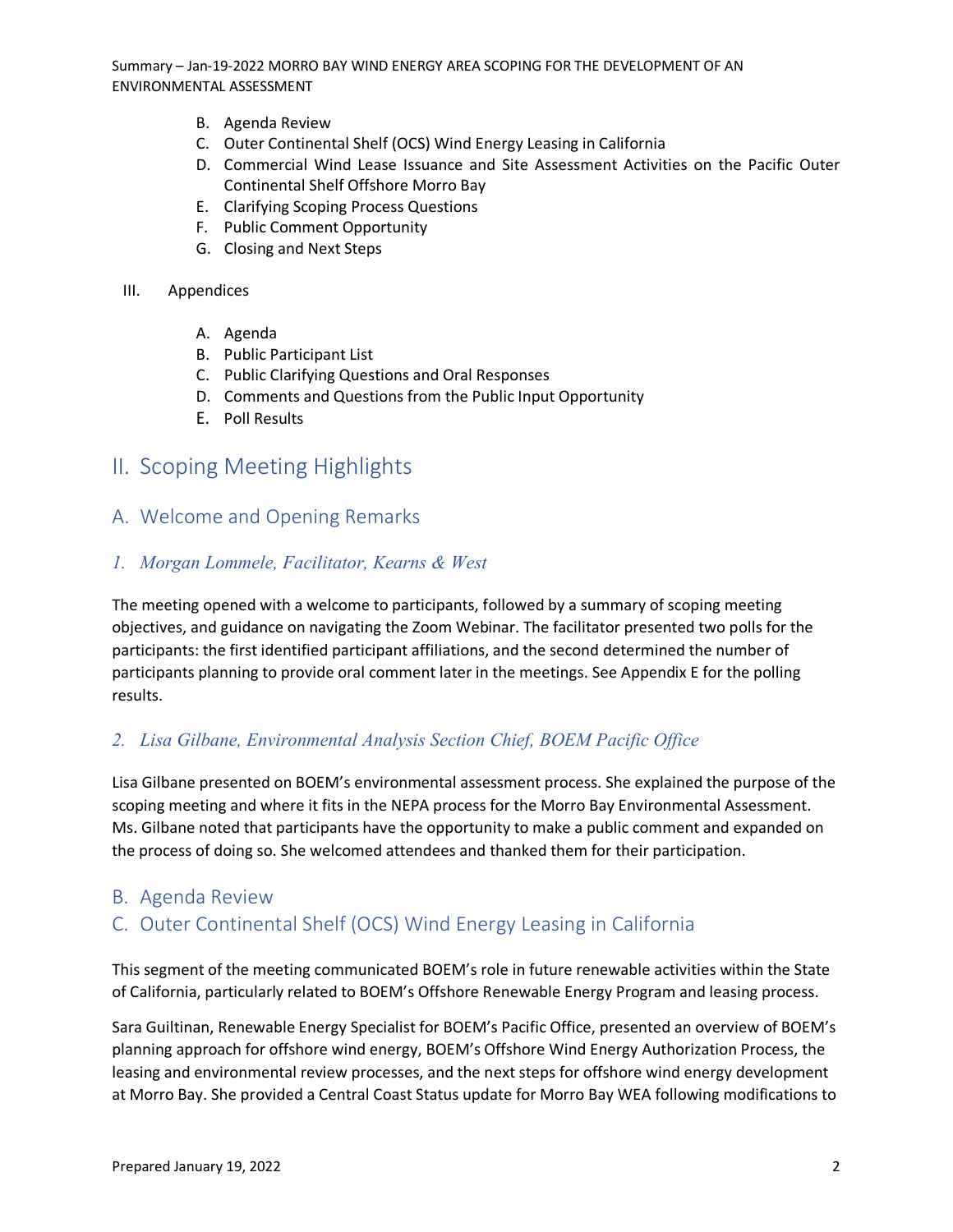the Morro Bay Call Area and extensions areas that were considered following the call for information and nominations in July 2021.

Ms. Guiltinan reiterated the amount of interagency coordination, regulatory processes, and stakeholder engagement and consultation that have and still must occur, noting that there will be another opportunity for a 60-day public comment period after the Proposed Sale Notice that precedes the leasing phase. She explained that there are two areas that BOEM is considering for leasing: the Humboldt WEA and the Morro Bay WEA, both of which have their own environmental review processes. Following the Proposed Sale Notice, BOEM will publish a Final Sale Notice and conduct a Lease Auction. Ms. Guiltinan invited further questions on the BOEM California Outer Continental Shelf Leasing Process to be directed to her at [Sara.Guiltinan@boem.gov.](mailto:Sara.Guiltinan@boem.gov)

# D. Commercial Wind Lease Issuance and Site Assessment Activities on the Pacific Outer Continental Shelf Offshore Morro Bay

Lisa Gilbane, Environmental Analysis Section Chief, Office of Environment, BOEM Pacific, presented on the Commercial Wind Lease Issuance and Site Assessment Activities on the Pacific OCS Offshore Morro Bay. Ms. Gilbane highlighted this scoping meeting as the first step in the draft environmental assessment process, detailed the type of public comment that BOEM hopes to gain in the scoping process, and pointed to the intergovernmental agency consultation that will occur during the environmental assessment through the National Historic Preservation Act Section 106, the Coastal Zone Management Act with the California Coastal Commission, the Endangered Species Act, and the Magnuson-Stevens Fishery Conservation and Management Act. She provided a timeline of the draft EA schedule and the environmental resources and socio-cultural considerations for the draft EA.

Ms. Gilbane explained the types of data that have been received, including relevant data on impacts to fisheries, fishing communities, viewsheds, noise, environmental, vessel traffic, and potential economic benefits. Ms. Gilbane concluded her presentation by inviting participants to submit comments and to direct further questions to her at [Lisa.Gilbane@boem.gov.](mailto:Lisa.Gilbane@boem.gov)

## E. Clarifying Scoping Process Questions

Participating members of the public asked clarifying questions related to scoping for the environmental assessment on the Morro Bay WEA. BOEM provided responses on topics such as:

- The leasing process;
- Public comment process;
- Possible environmental impacts;
- Participating organizations and;
- Environmental Assessment and Environmental Impact Statement processes.

Appendix C contains additional details on public clarifying questions and responses.

## F. Public Input Opportunity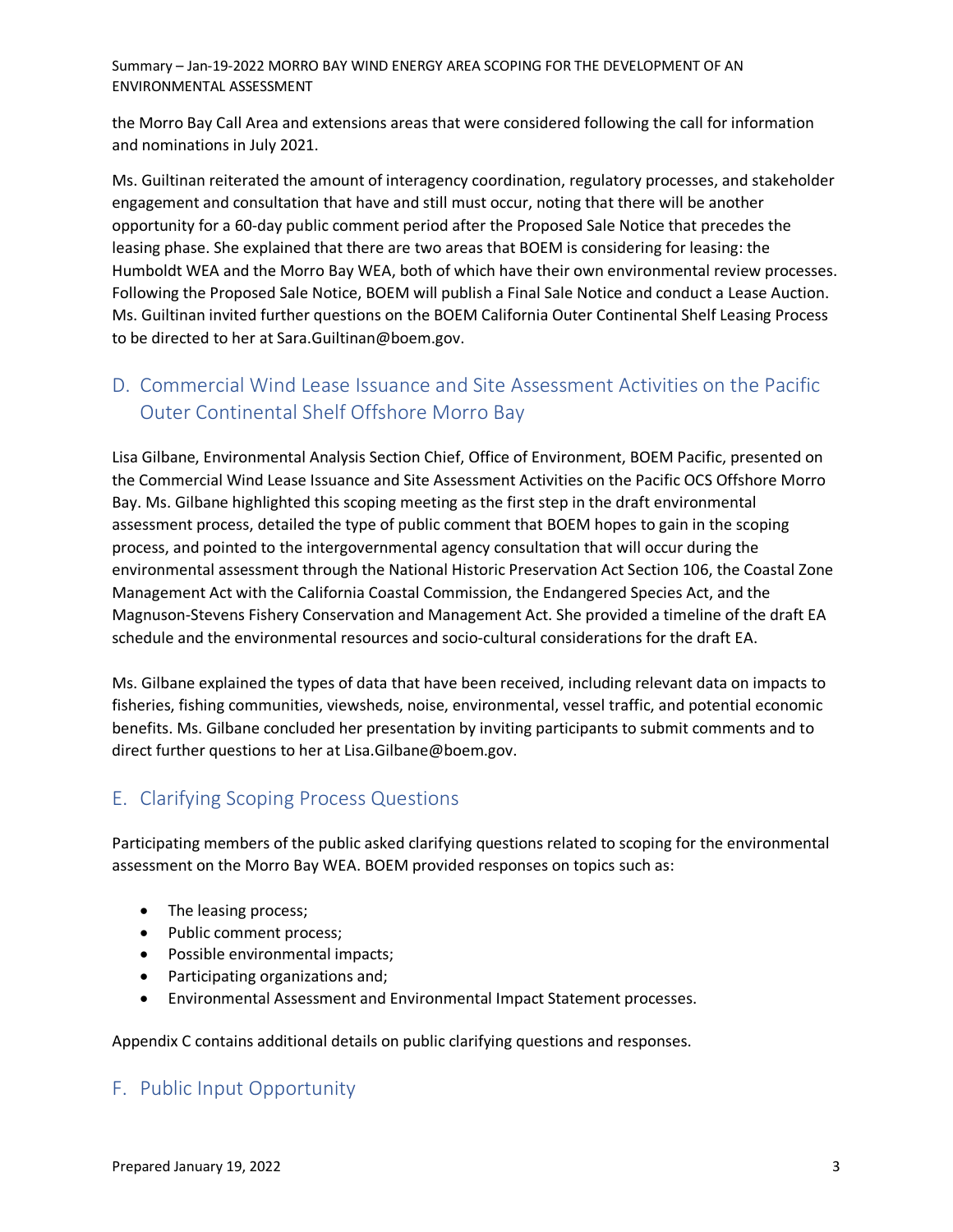Ms. Lommele invited participants to provide oral public comment. A summary of the public comments organized by key themes is provided below.

- Sociological impacts: Participants urged BOEM to hire local skilled and trained workforce, noting that hiring local workforce boosts economic development and mitigates greenhouse gases and environmental impacts by reducing workforce travel.
- Wildlife: Participants expressed concern for animals that may suffer negative externalities from the turbines and urged BOEM to conduct more in-depth studies.
- Research and impact analysis: Participants expressed the importance of conducting thorough and holistic studies that encompass enough baseline data to understand potential impacts to ecosystems and species on shore.
- Fishing industry impacts: Participants noted that leasing wind energy areas could limit fleet access to commonly fished waters which support the local fishing industry.
- Support for offshore wind energy development: Participants expressed their general support for offshore wind energy development in California.
- Environmental Assessment: Participants inquired about the Environmental Assessment process, items considered, and suggested additional considerations.
- Degradation of natural spaces: Participants expressed concern that safety measures such as nighttime indicator lights on turbines could negatively impact dark sky communities that lack light pollution.

Appendix D contains a more detailed accounting of the public comment provided.

### F. Closing and Next Steps

Lisa Gilbane thanked participants for their time and comments. She encouraged participants to submit comments via mail and email. She described the next steps in the draft EA development process and explained that the public will have the opportunity to provide further comment when the draft EA is released in 2022.

Lisa Gilbane concluded the meetings by inviting participants to visi[t www.boem.gov/MorroBayEA](http://www.boem.gov/MorroBayEA) to provide public comment and to view recordings of the scoping meetings.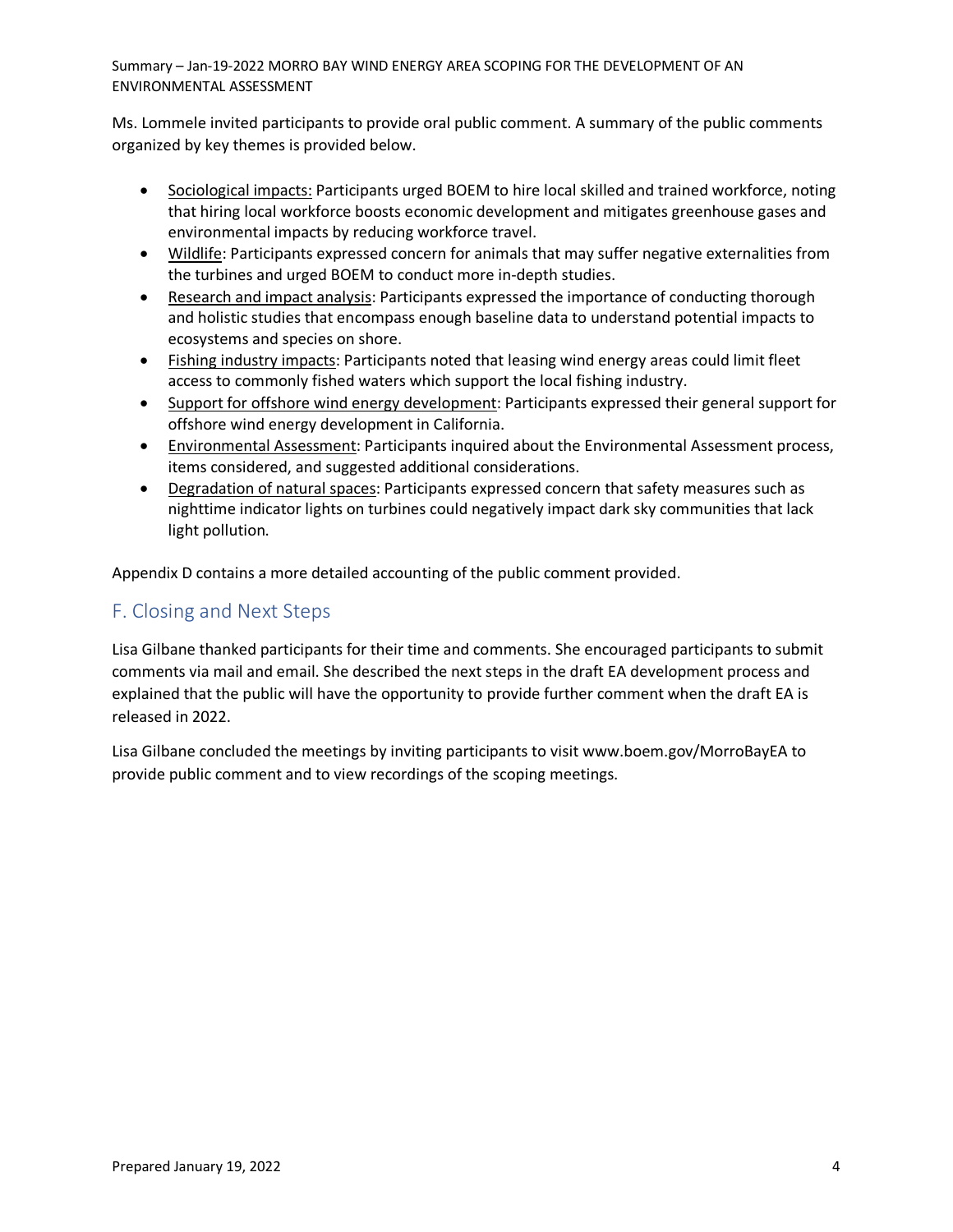# III. Appendices

## A. Agenda

# **AGENDA**

# **Morro Bay Wind Energy Area**

# **Scoping for the Development of an Environmental Assessment**

### **Webinar**

### **Webinar Registration**

January 5, 2022: 9 a.m. – 12 p.m. PST

### **Meeting Objectives**

- Provide information about the Morro Bay WEA environmental review process.
- Inform comments on the Morro Bay WEA.
- Provide an opportunity for the public to give input on what should be considered in the Morro Bay WEA Environmental Assessment (EA).
- Answer questions related to the scoping process.

#### **Agenda**

| Time (PT)        | <b>Agenda Item</b>                                                                                                         | <b>Presenter</b>            |
|------------------|----------------------------------------------------------------------------------------------------------------------------|-----------------------------|
| $9:00 - 9:05$ am | <b>Webinar Instructions</b><br>and Guidance                                                                                | Morgan Lommele, Facilitator |
| $9:05 - 9:10$ am | <b>Opening Remarks</b>                                                                                                     | Lisa Gilbane, BOEM          |
| $9:10 - 9:20$ am | <b>Outer Continental</b><br><b>Shelf Wind Energy</b><br><b>Leasing in California</b>                                       | Sarah Guiltinan, BOEM       |
| $9:20 - 9:30$ am | <b>Commercial Wind</b><br>Lease Issuance and<br><b>Site Assessment</b><br><b>Activities on the</b><br><b>Pacific Outer</b> | Lisa Gilbane, BOEM          |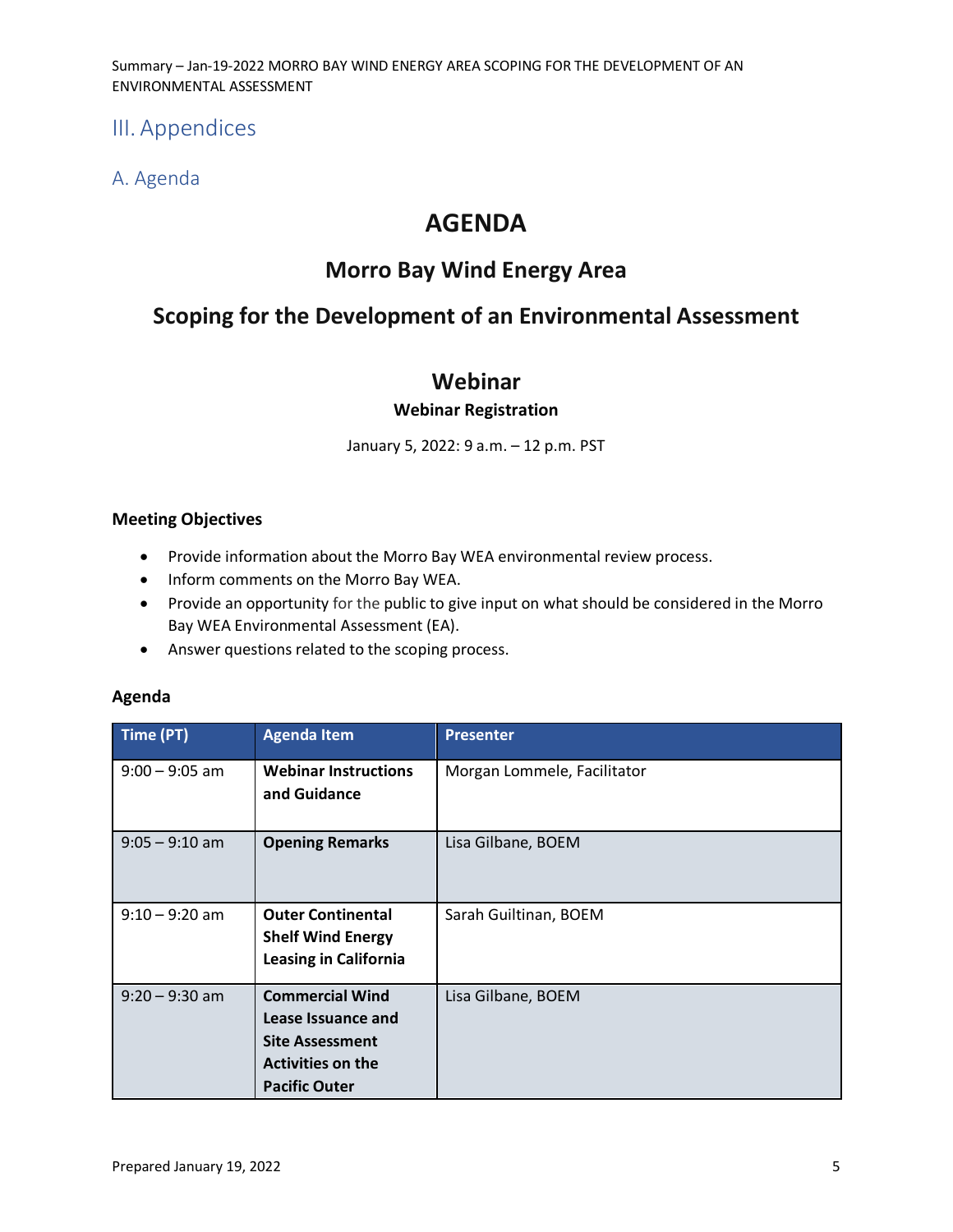| Time (PT)                                               | <b>Agenda Item</b>                                                                                                                                                                                                                                                                                                       | <b>Presenter</b>                                                                                                                                                     |
|---------------------------------------------------------|--------------------------------------------------------------------------------------------------------------------------------------------------------------------------------------------------------------------------------------------------------------------------------------------------------------------------|----------------------------------------------------------------------------------------------------------------------------------------------------------------------|
|                                                         | <b>Continental Shelf</b><br>offshore Morro Bay<br>County                                                                                                                                                                                                                                                                 |                                                                                                                                                                      |
| $9:30 - 10:00$ am                                       | <b>Clarifying Scoping Process Questions</b><br>the environmental scoping process.<br>questions will be read aloud by the facilitator.                                                                                                                                                                                    | Interested individuals will be provided an opportunity to ask clarifying question on<br>Participants will submit their questions via the Zoom Q&A function. Relevant |
| $10:00 - 11:50$ am<br>(or until public<br>comment ends) | <b>Public Comment</b><br>Participants may provide input verbally during the meeting by clicking the "raise"<br>hand" icon to enter the queue or dialing *9. Those who wish to provide verbal<br>input will be given a 3-minute time amount. The queue of comments and<br>questions will be moderated by the facilitator. |                                                                                                                                                                      |
| $11:50 - 12:00$ am                                      | <b>Closing Remarks/</b><br><b>Adjourn</b>                                                                                                                                                                                                                                                                                | Lisa Gilbane, BOEM                                                                                                                                                   |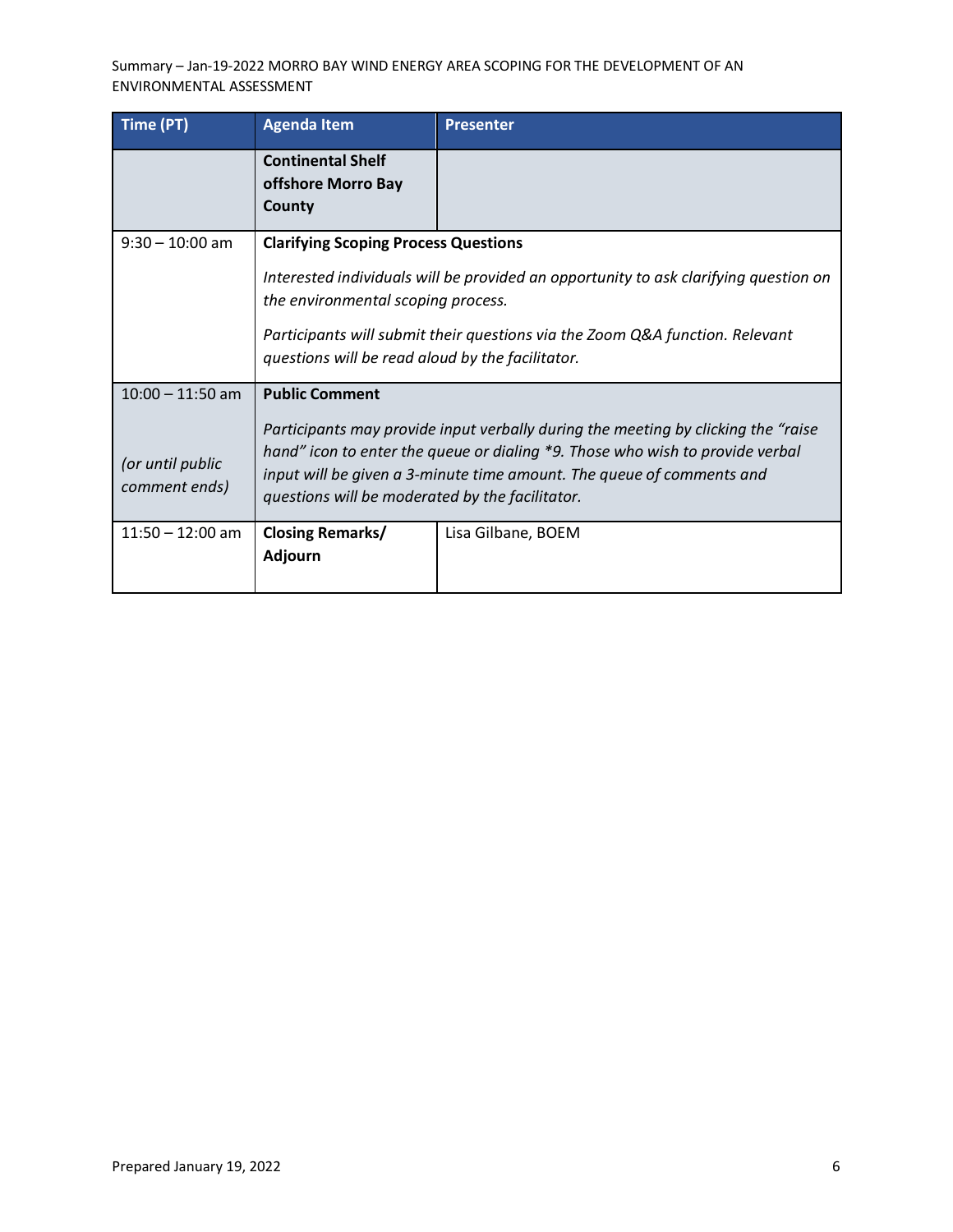## B. Public Participant List

| <b>First Name</b> | <b>Last Name</b> | <b>Organization/Agency</b>                                                                          | <b>Sector Category</b>        |
|-------------------|------------------|-----------------------------------------------------------------------------------------------------|-------------------------------|
| Alla              | Weinstein        | Castle Wind LLC                                                                                     | <b>Business/Industry</b>      |
| Amy               | Willis           | <b>CJNRC</b><br>Non-governmental organization                                                       |                               |
| Andrew            | Lewin            | <b>SSE Renewables</b>                                                                               | <b>Business/Industry</b>      |
| Andrew            | Zalay            | ewind consultants                                                                                   | Business/Industry             |
| Annie             | Secrest          | County of San Luis Obispo                                                                           | Government                    |
| Dania             | Williams         |                                                                                                     | Business/Industry             |
| Deborah           | <b>Barker</b>    |                                                                                                     | Other                         |
| Eva               | Nipp             | Sierra Club                                                                                         | Community-Based Organization  |
| Garry             | George           | <b>National Audubon Society</b>                                                                     | Non-governmental organization |
| Heather           | Mann             | <b>Midwater Trawlers Cooperative</b>                                                                | Business/Industry             |
| Joel              | Merriman         | American Bird Conservancy                                                                           | Non-governmental organization |
| Justin            | <b>Bradshaw</b>  | <b>SLO Climate Coalition</b>                                                                        | Community-Based Organization  |
| Kate              | Kelly            | Defenders of Wildlife                                                                               | Non-governmental organization |
| Larry             | Thevik           | Washington Dungeness Crab Fishermen's<br>Association                                                | Business/Industry             |
| Massimo           | Ciarla           | Tiber International Group Inc.                                                                      | Business/Industry             |
| Michael           | Stocker          | <b>Ocean Conservation Research</b>                                                                  | Non-governmental organization |
| Mike              | Okoniewski       | Pacific Seafood                                                                                     | Business/Industry             |
| Nancy             | Rader            | California Wind Energy Association                                                                  | Business/Industry             |
| Nicole            | DiPaolo          |                                                                                                     | Non-governmental organization |
| Norbert           | Dall             | The Coasts of California Project                                                                    | Other                         |
| Paul              | Hundal           |                                                                                                     | Community-Based Organization  |
| steve             | scheiblauer      | san diego fishermen's working group and<br>the alliance of communities for<br>sustainable fisheries | Community-Based Organization  |
| Taylor            | van Rossum       | Cal Poly SLO                                                                                        | Academia                      |
| Theresa           | Stevens          |                                                                                                     | Government                    |
| Tom               | Hafer            | Morro Bay Commercial Fishermen<br>Organization                                                      | Other                         |
| Adam              | Stern            | Offshore Wind California                                                                            | <b>Business/Industry</b>      |
| Alberto           | Tono             |                                                                                                     | Business/Industry             |
| Alden             | Lundy            | <b>BOEM</b>                                                                                         | Government                    |
| Alison            | Rowe             |                                                                                                     | Non-governmental organization |
| Amanda            | Canepa           | CA Dept of Fish and Wildlife                                                                        | Government                    |
| Amanda            | Schoen           | Vestas                                                                                              | Business/Industry             |
| Amy               | Wolfrum          | Monterey Bay Aquarium                                                                               | Non-governmental organization |
| Angel             | Russell          | <b>KCBX</b>                                                                                         | Press                         |
| Anne              | Mudge            | Cox, Castle & Nicholson, LLP                                                                        | Business/Industry             |
| Aoife             | Mc Goven         |                                                                                                     | Business/Industry             |
| Arthur            | Tseng            | CPUC                                                                                                | Government                    |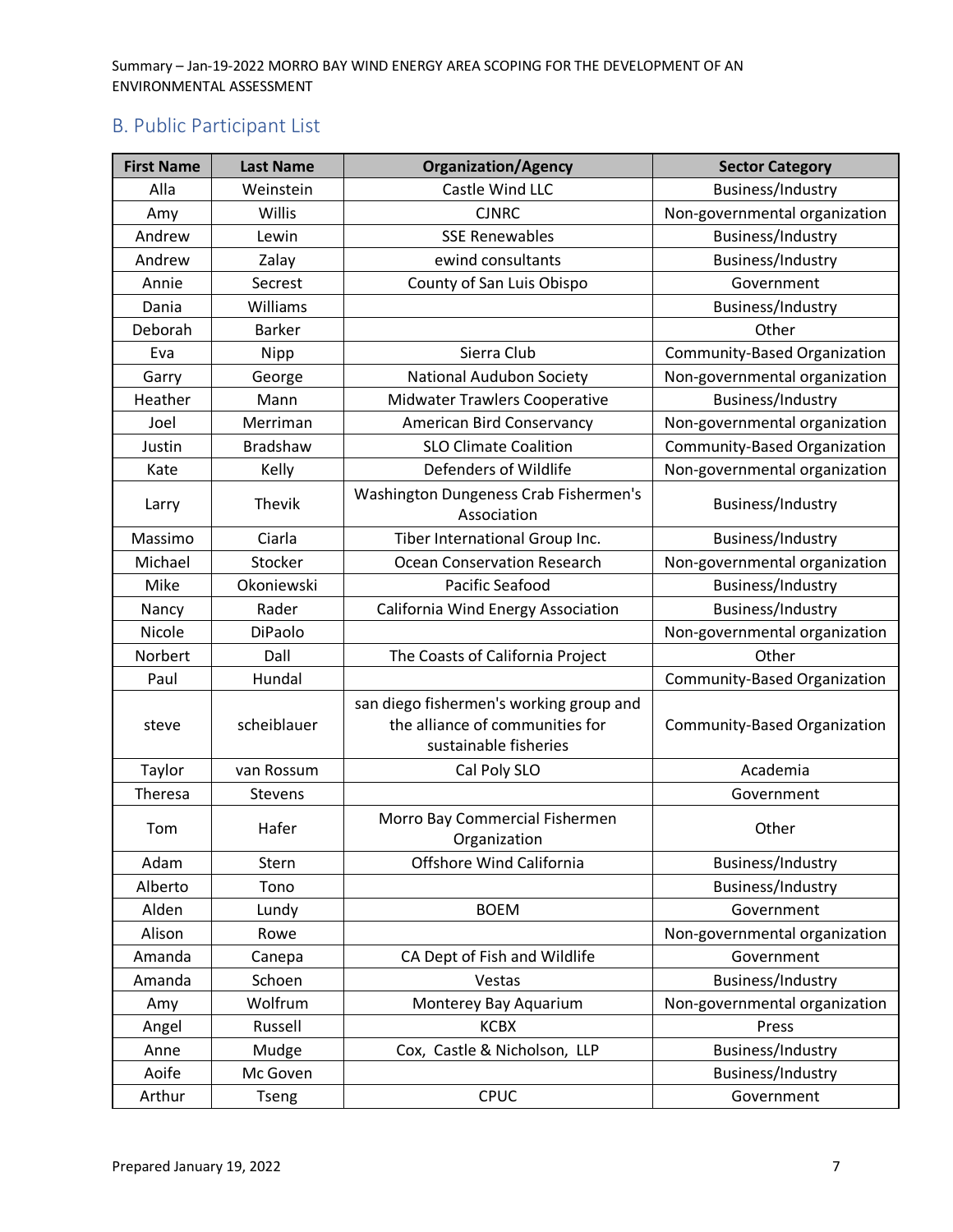| <b>First Name</b> | <b>Last Name</b>     | <b>Organization/Agency</b>                                           | <b>Sector Category</b>        |
|-------------------|----------------------|----------------------------------------------------------------------|-------------------------------|
| Ashley            | Grainger             | Offspring International Ltd                                          | Business/Industry             |
| Aubryn            | Cooperman            | <b>NREL</b>                                                          | Government                    |
| Autumn            | Engebretson          |                                                                      | Business/Industry             |
| Ava               | Schulenberg          | Commercial Fishermen of Santa Barbara                                | Community-Based Organization  |
| Ava               | Schulenberg          | <b>CFSB</b>                                                          | Community-Based Organization  |
| Bo                | Buchynsky            | Daimond Generating Corporation                                       | Business/Industry             |
| <b>Bob</b>        | Erickson             | <b>CSA Ocean Sciences Inc</b>                                        | Business/Industry             |
| <b>BOLDMAA</b>    | <b>JARGALSAIKHAN</b> | JERA Co., Inc.                                                       | Business/Industry             |
| <b>Bradley</b>    | Trammell             | <b>American Waterways Operators</b>                                  | Business/Industry             |
| <b>Brendan</b>    | Harris               | <b>US Coast Guard</b>                                                | Government                    |
| <b>Brian</b>      | LeFebvre             |                                                                      | Business/Industry             |
| <b>Brita</b>      | Woeck                | Orsted                                                               | Business/Industry             |
| Bryn              | Forhan               | The Forhan Company                                                   | Other                         |
| <b>Butterfli</b>  | Oh                   |                                                                      | Community-Based Organization  |
| Caitlin           | Pfeil                |                                                                      | Business/Industry             |
| Cal               | <b>Myers</b>         | Harbor Advisory Board                                                | Community-Based Organization  |
| Cam               | <b>Black</b>         | Hawaii State Energy Office                                           | Government                    |
| Carl              | Evers Jr             |                                                                      | Other                         |
| Carliane          | Johnson              | SeaJay Environmental                                                 | Other                         |
| Carole            | Mintzer              | Sierra Club                                                          | Non-governmental organization |
| Caroline          | Mueller              | <b>Avangrid Renewables</b>                                           | Business/Industry             |
| Catherine         | Woody                | <b>SWRCB</b>                                                         | Government                    |
| Chris             | Barkley              | <b>AECOM</b>                                                         | Business/Industry             |
| Christopher       | Kubiak               | Central California Joint Cable/Fisheries<br><b>Liaison Committee</b> | Non-governmental organization |
| Claudio           | Bazzichelli          | <b>Tiber International Group</b>                                     | Business/Industry             |
| Coke              | Coakley              | trccompanies.com                                                     | Business/Industry             |
| Colleen           | Weiler               | Whale and Dolphin Conservation                                       | Non-governmental organization |
| Cory              | Barringhaus          |                                                                      | <b>Business/Industry</b>      |
| Cotton            | Rockwood             | <b>Point Blue Conservation Science</b>                               | Non-governmental organization |
| Dale              | Beasley              | <b>CCF/CRCFA</b>                                                     | Non-governmental organization |
| Dana              | Goodson              | <b>Udall Foundation</b>                                              | Government                    |
| David             | Rojas                | Power-Tech Engineers, Inc.                                           | Business/Industry             |
| David             | Rowley               | Offspring International Ltd.                                         | Business/Industry             |
| David             | Panzer               |                                                                      | Other                         |
| Delia             | Bense-Kang           | <b>Surfrider Foundation</b>                                          | Non-governmental organization |
| Diane             | Hoskins              | Oceana                                                               | Non-governmental organization |
| Doug              | Will                 |                                                                      | Business/Industry             |
| Douglas           | Tait                 | Morro Coast Audubon Society                                          | Non-governmental organization |
| Dustin            | Varnell              | Osbit                                                                | Business/Industry             |
| Edward            | Galvin               | Cadmus Group                                                         | Business/Industry             |
| Eleanore          | Humphries            | Monterey Bay Aquarium                                                | Non-governmental organization |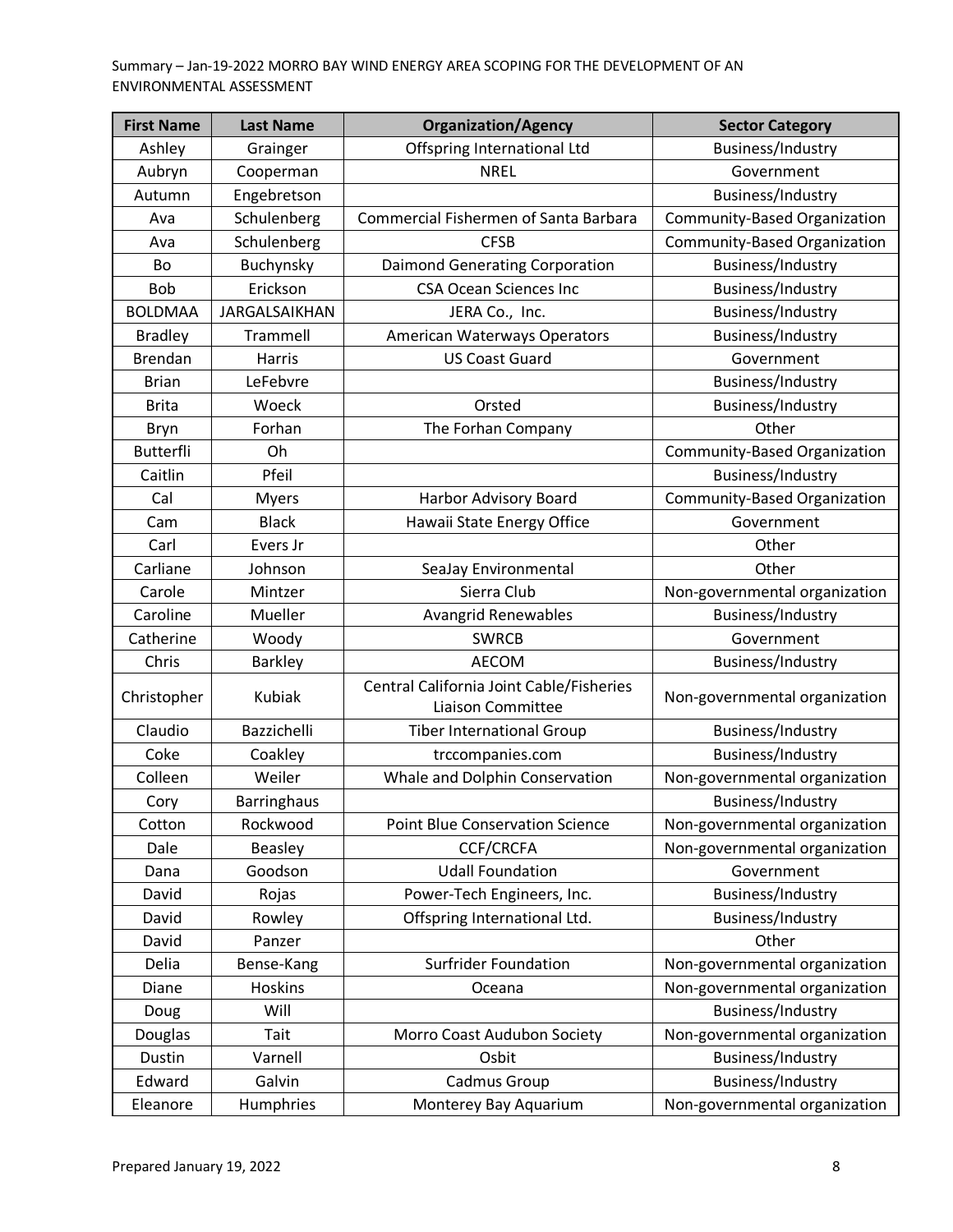| <b>First Name</b> | <b>Last Name</b> | <b>Organization/Agency</b>           | <b>Sector Category</b>        |
|-------------------|------------------|--------------------------------------|-------------------------------|
| Eli               | Harland          |                                      | Government                    |
| Elizabeth         | Greene           | Other<br>Anchor QEA, LLC             |                               |
| Elizabeth         | Komiskey         | bp                                   | Business/Industry             |
| Emily             | Fan Michaelson   |                                      | Other                         |
| Emily             | Capello          | Panorama Environmental               | Academia                      |
| Emma              | Chaiken          | <b>BOEM</b>                          | Government                    |
| Erica             | Crawford         | Morro Bay Chamber of Commerce        | Business/Industry             |
| Evan              | Zimmerman        | <b>Offshore Operators Committee</b>  | Business/Industry             |
| Fernando          | Sada             | <b>BlueFloat Energy</b>              | Business/Industry             |
| Francisco         | Torres           | PTE                                  | Business/Industry             |
| Frank             | Pendleton        | <b>BOEM</b>                          | Government                    |
| Garth             | Neuffer          | Offshore Wind California             | Business/Industry             |
| Grace             | Saunders         | <b>BHFS</b>                          | Other                         |
| Greg              | Haas             | Congressman Carbajal                 | Government                    |
| Greg              | Matzat           | COWI                                 | Business/Industry             |
| Holly             | Wyer             | <b>California Coastal Commission</b> | Government                    |
| lan               | Hoag             | PacifiCorp                           | Business/Industry             |
| J. Lilah          | <b>Ise</b>       | <b>NOAA NMFS West Coast Region</b>   | Government                    |
| Jack              | Yanos            | Sloat Higgins Jensen & Associates    | Other                         |
| Jacqueline        | Moore            | <b>PMSA</b>                          | Business/Industry             |
| James             | Auslander        | Beveridge & Diamond                  | <b>Business/Industry</b>      |
| Jennifer          | Merrick          | <b>Tetra Tech</b>                    | Business/Industry             |
| Jenny             | <b>Briot</b>     |                                      | <b>Business/Industry</b>      |
| Jenny             | <b>Vick</b>      |                                      | Other                         |
| Jerry             | Melcher          | <b>Public Advocates Office</b>       | Government                    |
| Jim               | Lanard           | Magellan Wind                        | Business/Industry             |
| Jimmy             | Bentley          | Deep sea charters                    | Business/Industry             |
| Johanna           | Jochum           |                                      | Non-governmental organization |
| Jonah             | Ury              | <b>RCG</b>                           | Business/Industry             |
| Josh              | Raper            | <b>Southwest Carpenters</b>          | Other                         |
| Julia             | Lewis            |                                      | Business/Industry             |
| Justin            | Evans            |                                      | Business/Industry             |
| Justine           | Kimball          | <b>OPC</b>                           | Government                    |
| Katy              | Wilson           |                                      | Business/Industry             |
| Kaycee            | Chang            | California Energy Commission         | Government                    |
| keith             | kirkendall       | <b>NOAA Fisheries</b>                | Government                    |
| Keith             | Wingate          | <b>Interested Citizen</b>            | Other                         |
| ken               | Clark            | PacifiCorp                           | Business/Industry             |
| <b>KEVIN</b>      | WEDMAN           | NV5                                  | Business/Industry             |
| Kimberly          | Peterson         |                                      | Business/Industry             |
| Kris              | Ohleth           |                                      | Other                         |
| Laura             | Casali           | <b>NMFS</b>                          | Government                    |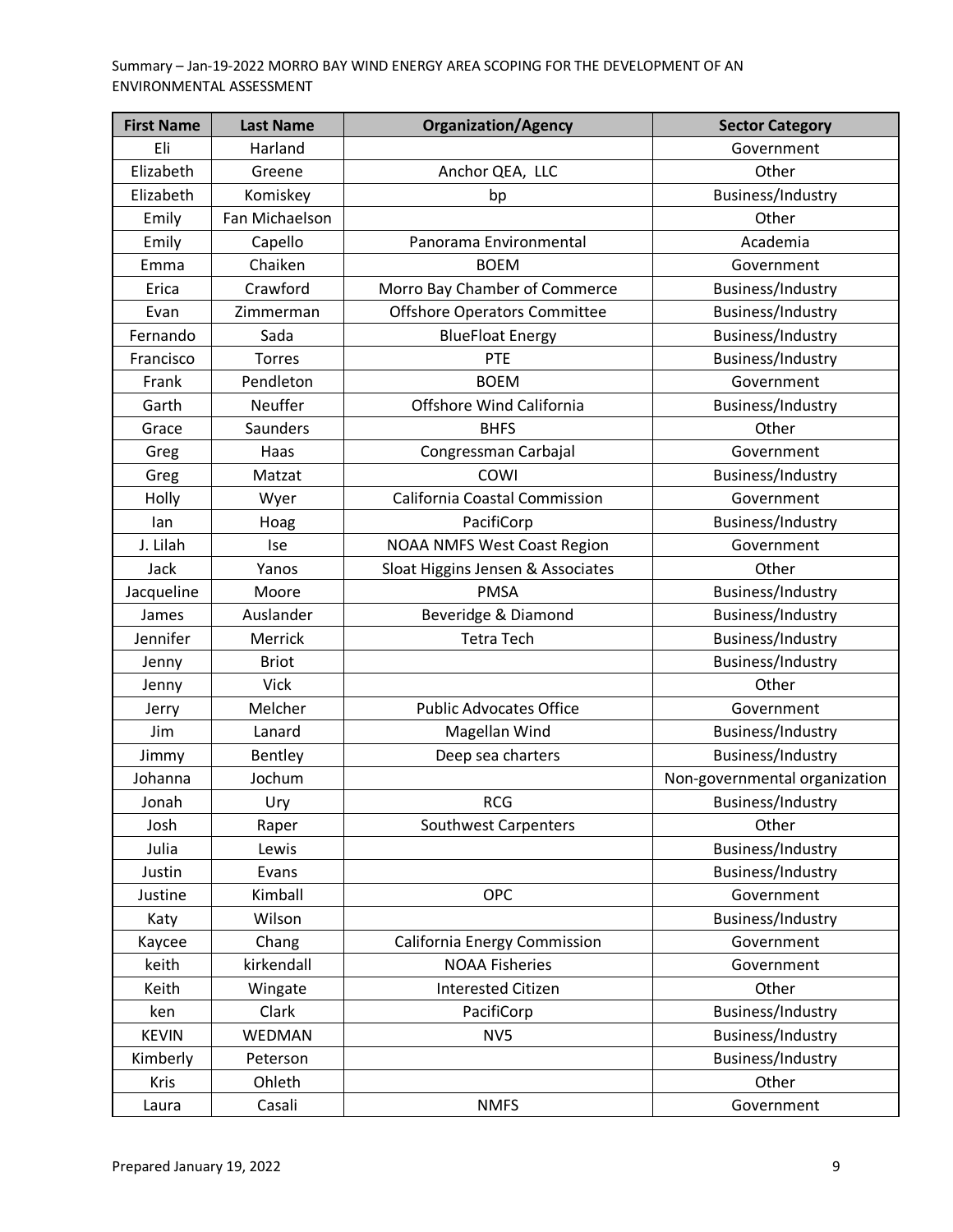| <b>First Name</b> | <b>Last Name</b> | <b>Organization/Agency</b>                                         | <b>Sector Category</b>              |  |
|-------------------|------------------|--------------------------------------------------------------------|-------------------------------------|--|
| Laura             | Fiedler          | San Luis Obispo County                                             | Government                          |  |
| Laura             | Morton           | Other                                                              |                                     |  |
| Lauren            | Cullum           | Sierra Club California                                             | Non-governmental organization       |  |
| Laurie            | <b>Beale</b>     | <b>NOAA</b>                                                        | Government                          |  |
| Lesley            | Kilp             | NOAA Fisheries West Coast Region                                   | Government                          |  |
| Lindsay           | Adrean           | American Bird Conservancy                                          | Non-governmental organization       |  |
| Lindsay           | Bonito           |                                                                    | Government                          |  |
| Lisa              | Gover            |                                                                    | Government                          |  |
| Lisa              | Gentry           | <b>BOEM</b>                                                        | Government                          |  |
| Liz               | <b>Burdock</b>   | The Business Network for Offshore Wind                             | Academia                            |  |
| Lori              | Steele           | <b>West Coast Seafood Processors</b><br>Association                | Business/Industry                   |  |
| Louie             | Zimm             | PFMC-GAP                                                           | <b>Community-Based Organization</b> |  |
| Malea             | Martin           | <b>New Times SLO</b>                                               | Press                               |  |
| Margarita         | <b>McInnis</b>   | <b>CA State Lands Commission</b>                                   | Government                          |  |
| Marissa           | Caringella       |                                                                    | Government                          |  |
| Mark              | <b>Brooks</b>    | Offspring International Limited                                    | Business/Industry                   |  |
| Mark              | Hanin            | Center for Energy Efficiency and<br>Renewable Technologies (CEERT) | Non-governmental organization       |  |
| Marty             | Heinze           | DOI/BOEM                                                           | Government                          |  |
| Mary              | Nishimoto        | Joint Oil/Fisheries Llaison Office of<br>South/Central California  | Other                               |  |
| Maxwell           | Cohen            | Orsted                                                             | Business/Industry                   |  |
| Megan             | Abeyta           | Cal Poly                                                           | Academia                            |  |
| Meghan            | Cornelison       |                                                                    | Government                          |  |
| michael           | Wilks            |                                                                    | Business/Industry                   |  |
| Michelle          | Pasini           | <b>Beacon West Consulting</b>                                      | Business/Industry                   |  |
| Miguel            | Reyes            | Port of San Diego                                                  | Government                          |  |
| MK                | Koester          | Tetra Tech, Inc.                                                   | Business/Industry                   |  |
| Nathalie          | <b>Schils</b>    |                                                                    | Business/Industry                   |  |
| Nathan            | Bomysoad         | <b>TRMC</b>                                                        | Government                          |  |
| Necy              | Sumait           | <b>Bureau of Ocean Energy Management</b><br>(BOEM)                 | Government                          |  |
| <b>Nick</b>       | <b>Bauer</b>     |                                                                    | Business/Industry                   |  |
| Nico              | Turpin-Invernon  |                                                                    | Business/Industry                   |  |
| Nicola            | Bain             |                                                                    | Non-governmental organization       |  |
| <b>Nicolas</b>    | Mac Ferran       | <b>SBM Offshore</b>                                                | Business/Industry                   |  |
| Nina              | Evert            |                                                                    | Other                               |  |
| Noelle            | Mathies          | <b>WSP</b>                                                         | Other                               |  |
| Oriana            | Holmes-Price     | <b>EnBW North America</b>                                          | <b>Business/Industry</b>            |  |
| paul              | michel           | <b>NOAA Sanctuaries West Coast</b>                                 | Government                          |  |
| Paul              | Fitzpatrick      |                                                                    | Business/Industry                   |  |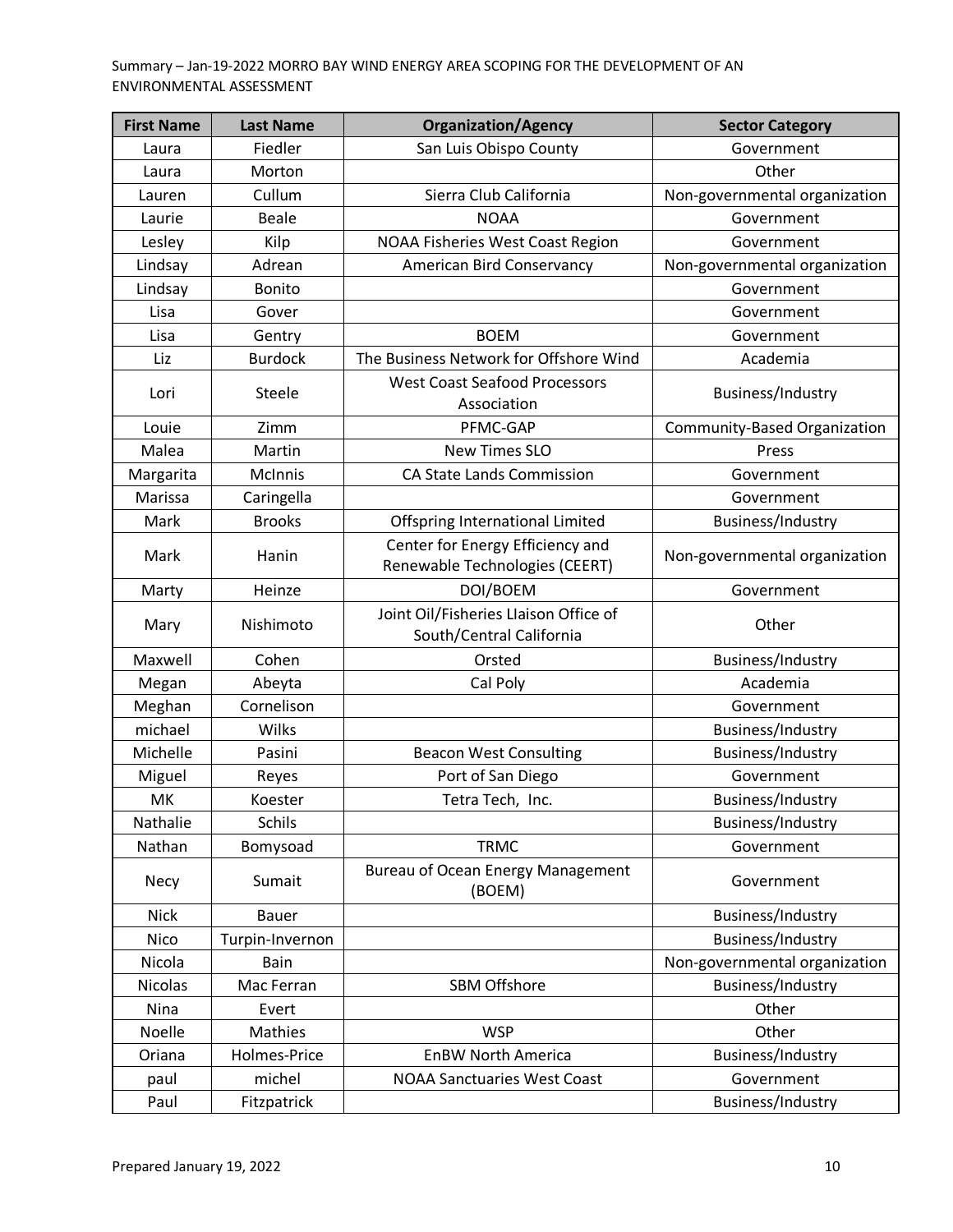| <b>First Name</b> | <b>Last Name</b> | <b>Organization/Agency</b>                                                      | <b>Sector Category</b>        |
|-------------------|------------------|---------------------------------------------------------------------------------|-------------------------------|
| Rachael           | Manhard          | AKRF, Inc.                                                                      | Other                         |
| Renee             | Richards         | <b>BOEM</b>                                                                     | Government                    |
| Richard           | Charter          | Coastal Coordination Program, The<br>Ocean Foundation                           | Non-governmental organization |
| Robert            | Collier          | Cierco US Corp.                                                                 | Business/Industry             |
| roberta           | swift            | usfws                                                                           | Government                    |
| Roger             | Hewitt           | NOAA - Southwest Fisheries Science<br>Center                                    | Government                    |
| Ron               | Larsen           |                                                                                 | Business/Industry             |
| Ruth              | Marsh            | <b>DNV</b>                                                                      | Business/Industry             |
| Ruth              | Perry            | Shell Renewables and Energy Solutions                                           | Business/Industry             |
| Ryan              | McLaughlin       |                                                                                 | Government                    |
| Ryuta             | Yokoe            |                                                                                 | Business/Industry             |
| Sara              | Dearman          | Chevron                                                                         | <b>Business/Industry</b>      |
| Sarah             | Stein            |                                                                                 | Government                    |
| Sarah             | Xu               |                                                                                 | Community-Based Organization  |
| Sarah             | Giltz            | Oceana                                                                          | Non-governmental organization |
| Shelby            | Mendez           |                                                                                 | Government                    |
| Shilo             | Felton           | <b>National Audubon Society</b>                                                 | Non-governmental organization |
| Sierra            | Weaver           |                                                                                 | Non-governmental organization |
| Sophie            | Godfrey-McKee    |                                                                                 | Government                    |
| <b>Srinivas</b>   | Vishnubhotla     | <b>BOEM</b>                                                                     | Government                    |
| Stephen           | Henry            | U.S. Fish and Wildlife Service                                                  | Government                    |
| Steve             | Greenleaf        | <b>Brookfield Renewable</b>                                                     | Business/Industry             |
| Steve             | Chung            | <b>DoD</b>                                                                      | Government                    |
| <b>Steve</b>      | Allen            | Surfrider Foundation San Luis Obispo<br>Chapter                                 | Non-governmental organization |
| Thalia            | Kruger           | Principle Power                                                                 | Business/Industry             |
| Tina              | Fahy             |                                                                                 | Government                    |
| TJ                | Moore            | CSS Inc./NOAA                                                                   | Government                    |
| Tracey            | Mangin           |                                                                                 | Academia                      |
| Ulric             | Lund             | Cal Poly SLO                                                                    | Academia                      |
| Varner            | Seaman           | ACP-California                                                                  | Business/Industry             |
| William           | Standley         | <b>Bureau of Land Management California</b><br><b>Coastal National Monument</b> | Government                    |
| Yarrow            | Nelson           | California Polytechnic State University                                         | Academia                      |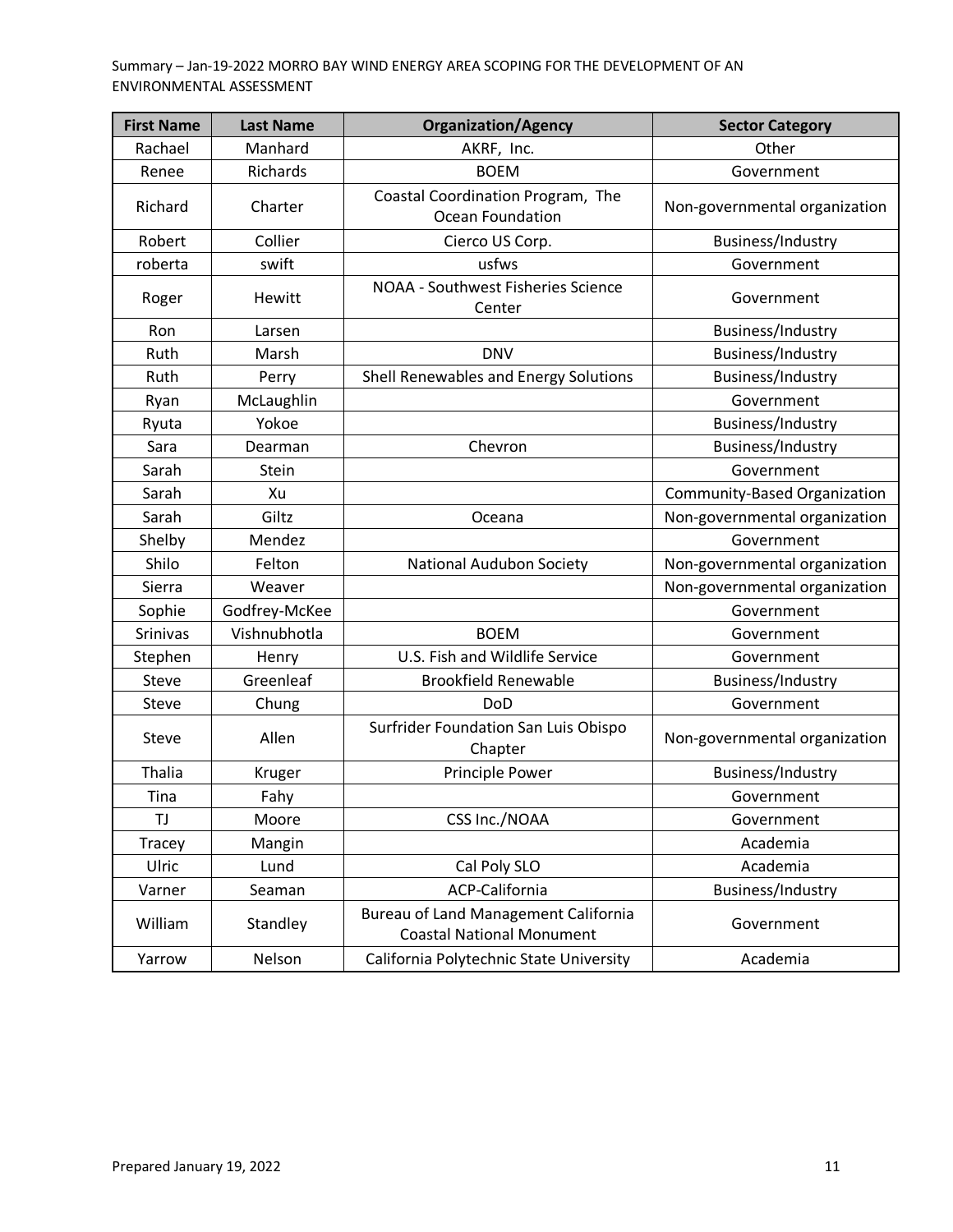### C. Public Clarifying Questions and Oral Responses

Participants asked clarifying questions in the Zoom Q&A box after both presentations. Detailed descriptions of questions and responses for both sessions are listed below. These are intended for reference, and have been edited for clarity and length. These are not verbatim comments.

#### **Public Clarifying Questions and Oral Responses**

- *Question:* What socio-economic data are being collected and included in the NEPA analyses around a domestic supply chain for offshore wind deployment versus importing the material?
	- o *Response*: Socio-economic data is collected in the process, but the reason it is not discussed now in detail is because of where we are in the leasing process. Critical information such as if, where, or how large a project will be has yet to be determined.
- *Question:* Will the presentation be posted?
	- o *Response*: Yes, the presentation will be available at [www.boem.gov/MorroBayEA](http://www.boem.gov/MorroBayEA)
- *Question:* Will the scoping process include an assessment of seasonality and environmental impacts?
	- o *Response:* Seasonality is a significant variable in environmental impacts, and it will be included in the assessment to better predict the probability of certain events occurring such as wind turbine outcomes on migratory behaviors.
- *Question:* Can you please provide some explanation of how impacts related to lease issuance might differ from impacts related to construction and operation of the leases that are issued?
	- o *Response:* The lease issuance is concerned with where the site will be, so there are no tangible immediate impacts from that. The site characterization and assessment activities involve physical activities happening in the water such as buoy development and surveys. The construction and operation phase contains the most substantial impacts such as wind turbine construction, placement, and mooring placement, to name a few activities which that be evaluated for environmental impacts.
- *Question:* Will the range of alternatives describe the range of development?
	- o *Response:* The range of alternatives would not talk about the number of turbines. The range that the environmental assessment document will talk about is the number of potential leases including the number of areas that will be leased to different industry groups.
- *Question:* Is the Pacific Fisheries Management Council a cooperating agency?
	- o *Response:* Yes, we believe so.
- *Question:* Will the lease terms require the energy producer to carry a bond to cover the complete cost of removal to restore the site once the technology is obsolete, or should the energy company have a financial determination of it?
	- o *Response:* The BOEM process requires financial assurance form all leases and developers for all steps in the process to cover risks, including rehabilitation of the seabed.
- *Question:* The BOEM leasing timeframe appears to be out of sync with the PACPARS study related to maritime navigation and cargo vessel traffic. How will you continue without having the final federal analysis on navigation from such a wind project?
	- o *Response:* BOEM works closely with the Coast Guard to ensure that each agency is coordinated and aligned on topics regarding navigation. No decisions will be made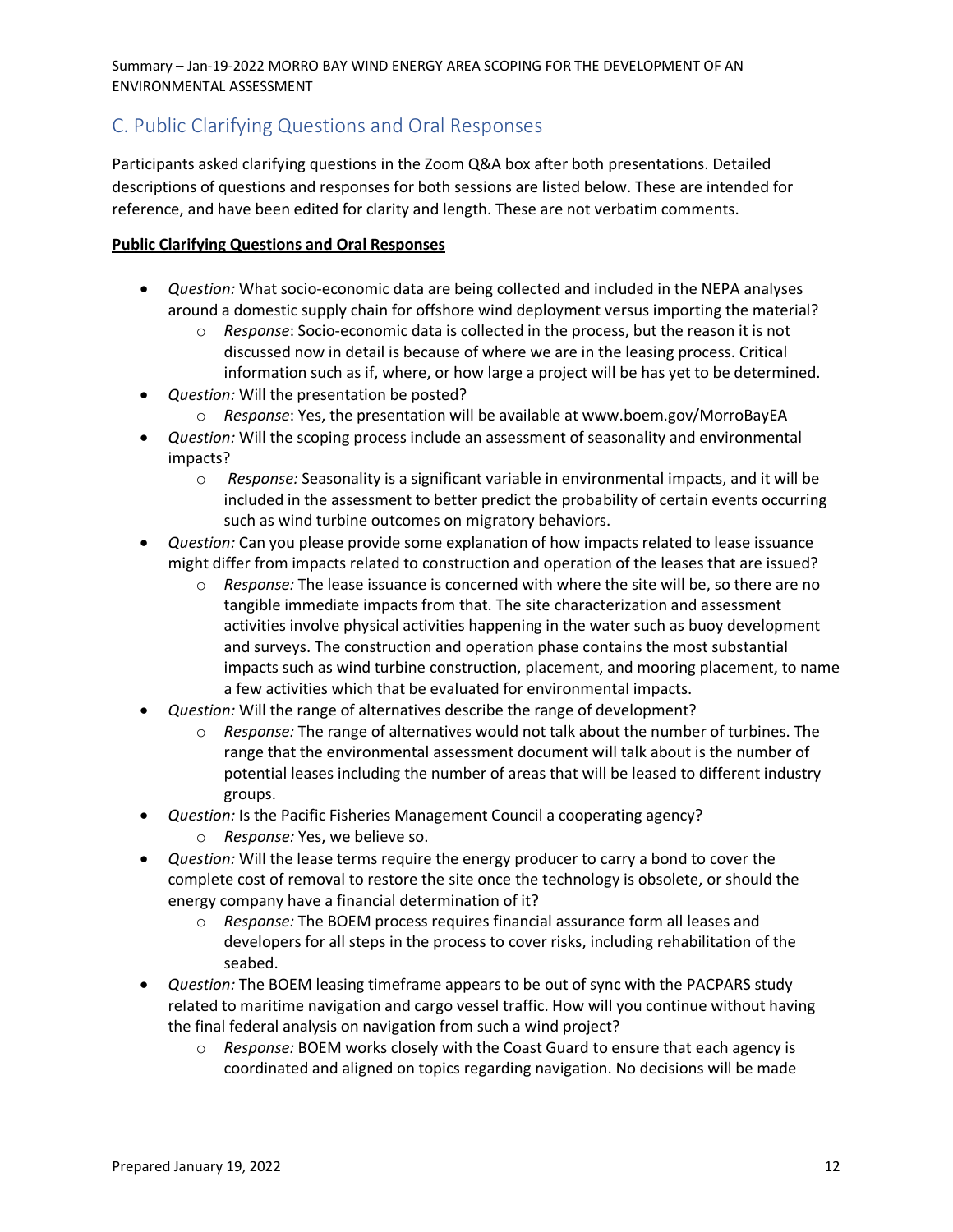> without proper consultation to ensure that on-the-water operations are not dramatically altered.

- *Question (Out of Scope):* Why are environmental impacts such as effects on ocean upwelling only evaluated after the leasing stage of the process?
	- o *Response:* We do consider environmental impacts, but the current meeting is intended to address environmental impacts in the leasing issuance process because that is where BOEM is at in the wind energy process. Topics such as ocean upwelling will be addressed when BOEM has a clear understanding of what is planned at the project level.
- *Question:* Has BOEM determined that Environmental Assessment scoping will require a combined Environmental Impact Report and Environmental Impact Statement?
	- o *Response:* That has not been determined at this point.
- *Question:* Does the Environmental Assessment scoping address the project as a whole or is it merely the paper leasing of offshore environmental context?
	- o *Response:* BOEM is not at a point right now where we can confidently speak about the project as a whole because many details have yet to be defined.

# D. Comments and Questions from the Public Input Opportunity

The following comments are taken from the meeting transcript.

*Comment:* I live in the local area, work and recreate in the vicinity of these projects. I also believe that I will be impacted by environmental impacts of the projects. BOEM should require or highly encourage offshore wind projects in the Morro Bay to build utilizing a skilled and trained workforce. Local hire and skilled and trained workforce requirements reduce construction related environmental impacts while benefiting the local economy, and on top of that provide new opportunities for our younger generations to start a career in the carpenter's union and other trades. In a recent poll only 40% of high school students who graduate go on to college and study for a degree in a career. So, my question is, what happens to the other 60%. We should not only worry about our environment, but our local economy, and our younger generations. With our Career Connections program, we work on bringing upcoming high school students and graduates into a local skilled and trained workforce with great wages benefits and a pension. So, let's think about this. Moreover, this year, South Coast Air Quality Management District found out the use a local, state certified apprenticeship program, or skilled and trained workforce, in other words, with the local hire can result in air pollutant reductions. And local, skilled, and trained workforce requirements can also boost economic development and mitigate transportation and greenhouse gas emissions by minimizing vehicle miles traveled. Recently, the city of Hayward in Northern California adopted skilled and trained workforce requirements into its general plan and municipal code.

*Comment:* Cambria's in the process of becoming an international dark sky community, and this sets lights out on the horizon that will negatively affect our pristine dark ocean. And it may not stop us from being able to be certified depending on how the lights are attached. I read that you're proposing five lights on each unit and, which would totally lighten up the horizon. At only 15 miles offshore. I think that it's really imperative that you push those back well I wouldn't like to have any one of them at all,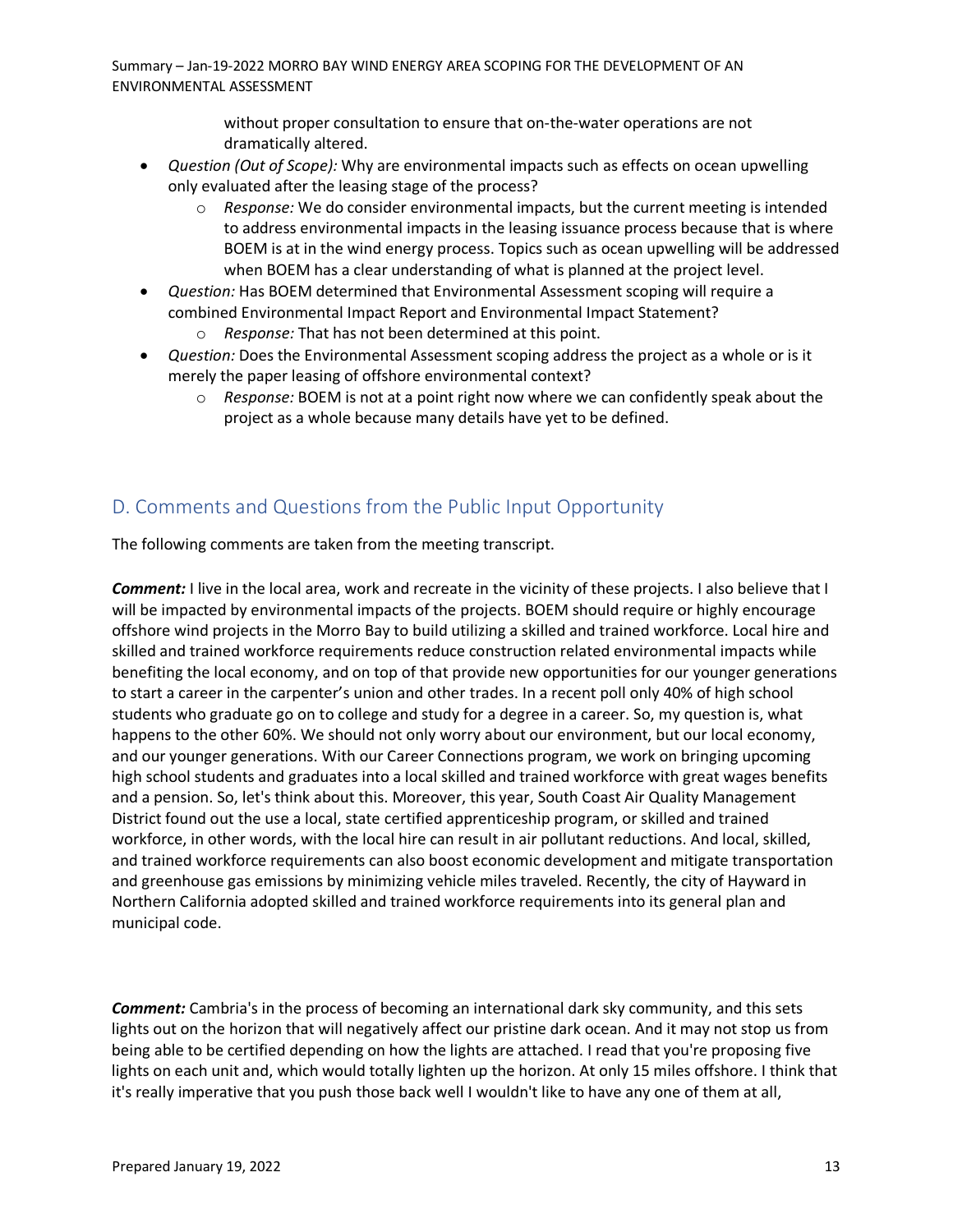because it's going to devalue my house. I have an ocean view, and everyone else along the coast who has ocean views but if you push those out 30 miles off of Cambria like you're proposing to do off of Monterey, I think it might mitigate the problem. The other thing you might consider doing is one, making all those lights face away from the shore and make them all red. At least it won't affect the birds and the mammals, and the fish, things that might see these lights. Two, you don't really need five lights, I'm just not quite sure why you'd have that, they have that many of you have to go out at night to do some emergency repairs lights could be turned on at that time, but to be put on constantly doesn't seem to make any sense. Maybe someone will address this during this webinar, or at a later time.. The other thing that is really imperative for Cambria is that we have an endangered, I don't think they're on the endangered list, they're probably on the watch list, and that is our Monterey Pine. They're only in three different places in the West Coast, and they're very much endangered by the weather, and they're highly dependent upon fog and the wind machines, you know, highly affect the fog, and I've seen photos of it. They can decrease the fog, they can increase the fog but they change the fog pattern and the fog is what keeps our trees alive during the summer so this is very important. It really truly needs to be addressed very carefully and I'm looking forward to that being done because we don't want the wind machines to kill off our Monterey Pine. It's part of the culture and it's part of the air quality that we have here in Cambria, and the other one is I mentioned earlier, is the upwelling issue and I want to see that included in the impact studies. It's something explained to highly impact the quality. We've already had die offs up in the northern California of seaweed and we don't want to have those kinds of things happening here in Cambria and Simeon and there's so many questions I have, so many things I'd like to say. Thank you very much for the time to speak today and I will hold comments for another day.

*Comment:* It would be an economic benefit to California if local companies were preferred for the installation of equipment.

*Comment:* Today I'll be speaking on BOEM's NEPA process. NEPA requires that federal agencies must consider environmental consequences of their actions before taking action. In this case BOEM will take action to offer commercial leases for offshore wind development within the Morro Bay Area. As noted in the WEA memorandum such development will likely cause significant adverse environmental impacts including to endangered or threatened species. BOEM's scoping notice states the agency intends to prepare an EA rather than EIS for the commercial wind leases in the Morro Bay wind energy area. However, an EA can only be prepared for proposed action that is not likely to have significant effects or where the significance of the effects is unknown. The WEA memorandum states for the environment review be conducted at subsequent stages of the regulatory process including if and when leases are issued. And when wind energy facilities are closed on any leases. However, the purpose of the WEA in the leasing process is to allow development of commercial wind projects. Identifications of WEA issuance and leases does not happen in a vacuum. These actions are directly tied to future activities including subsequent sites characterization assessment and consideration plans for construction operations specific projects. All of these phases are part of the same process and they cannot be segmented. An agency must consider both direct and indirect effects of the proposed action. In this case proposed the proposed leases will lead to effects that are reasonably foreseeable and reasonably foreseeable means sufficiently likely to occur such that person of ordinary prudence would take into account in reaching a decision. Now normally as commercial wind development, a reasonably foreseeable consequence of the lease issuance is also the sole focus an end goal of the leasing process.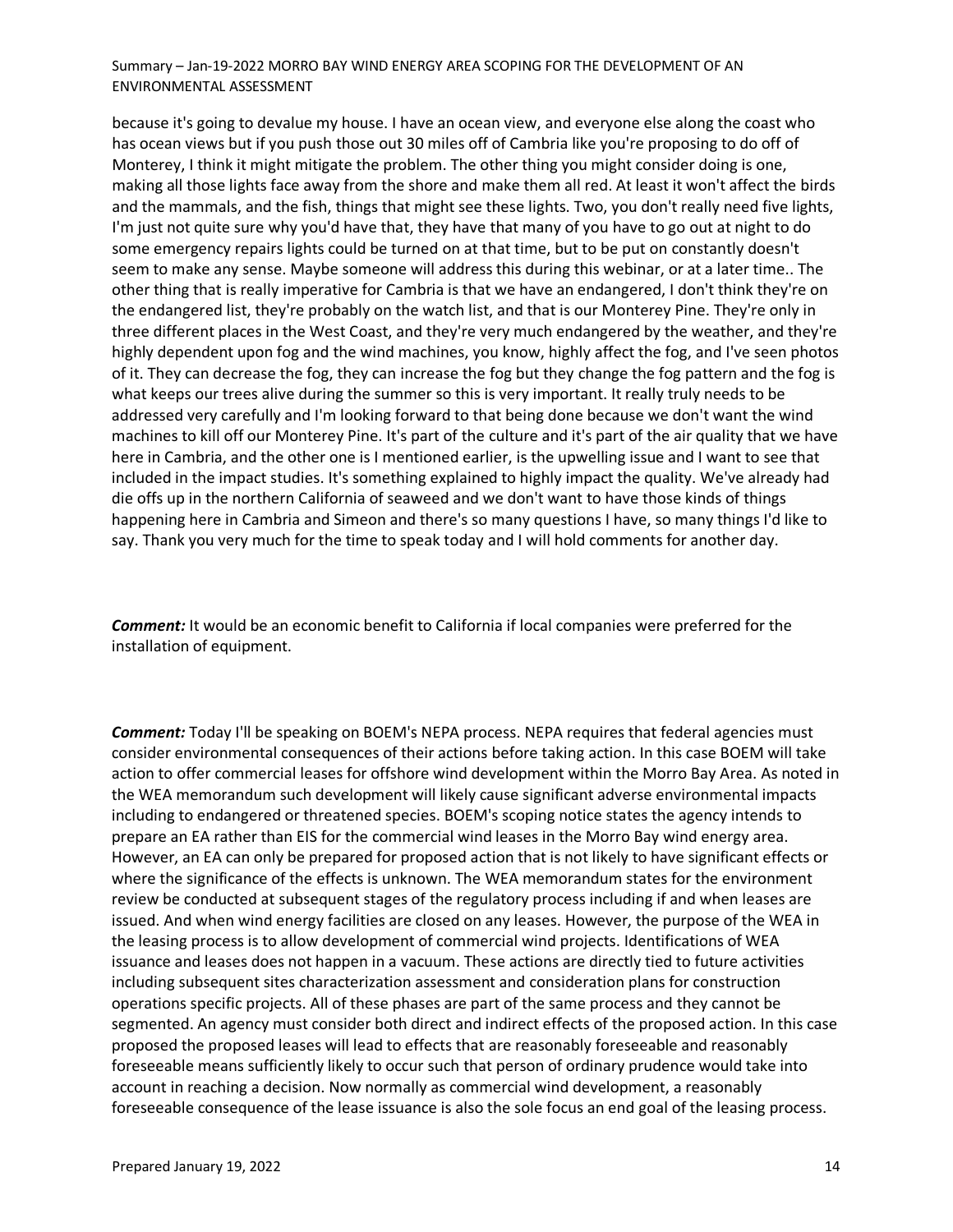NEPA is not designed to postpone analysis of an environmental consequence at the last possible moment. Rather it is designed to require that analysis as soon as can be reasonably done. Similarly, in this case BOEM must include analysis of reasonably foreseeable activities including construction operation on the proposed leases, and BOEM has ample precedents for preparing an EIS early in commercial wind leasing and permitting process the agency routinely prepares programmatic EISs for five-year oil and gas leasing programs and sales. So in conclusion, BEOM should prepare an EIS to analyze reasonably foreseeable environmental consequences of issuing commercial wind leases in the Morro Bay WEA, not only is such analysis required to reach the requirements of NEPA, but such analysis will provide important information regarding impacts and alternatives at a point in the process where meaningful decisions can be made to avoid or reduce significant impacts, and facilitate timely development.

*Comment:* I want to say firsthand I truly appreciate everything that Kate Kelly just summarized. There's been a recurring theme throughout the short relationship I've had with BOEM and trying to understand the permitting process and that recurring theme is that it seems that BOEM is prepared to lease first and ask questions later. And frankly, that is not going to take us to a good outcome. When we, in the end, are trying to locate developments that would either avoid or minimize impacts, whether they're on the ecosystem, or whether they're social or social and economic impacts. Those questions, relative to those impacts need to be asked early, and certainly before you grant some sort of property right interest, even though it may be weak to someone to actually hold the lease before those impacts are described .The idea that you can't do an EIS before the COP of a specific project, I think is a bit specious. We expect, or most expect that the offshore wind projects proposed off the west coast will end up being Exclusion Zones. And certainly, in an impact analysis if an area is going to be totally exclusive or exclude alternative ocean uses that measure, or that act that result would allow for a pretty thorough examination of impacts. An EIS that wouldn't have to be held to only applying after a COP is written. In terms of ecosystem effects, some of those may not be measurable until you actually see the layout of a project, but in terms of what it might mean to exclude a specific area that can be examined more thoroughly and ought to before any leasing occurs. As was stated NEPA says that analysis of impacts should be done before activity, and the activity in consideration here is the lease. And it requires a more thorough review before that lease is granted.

*Comment:* Environment California is very committed to working to get to a 100% clean energy future. And we are really excited about the promise offered by the potential of offshore wind off of our coast. And we're also part of a coalition, Offshore Wind Coalition, that's been working to build support for tapping into clean offshore wind energy off of our coast. And I wanted to express support and appreciation for the proposed Morro Bay wind energy area, and we think that, you know the air pollution that Californians are suffering, the impacts of devastating oil spills which we just saw once again hit our coastline this past year are all examples of the reality that we have to move as swiftly as we can away from a dependence on dirty fossil fuel energy to power our lives. And we released a report last year offshore wind for America that showed that off of the California coast with some of the most tremendous offshore wind potential and we can be catching that wind energy and using it to, you know, power our lives in a much less negatively impactful manner than our current energy sources. And at the same time we need to make sure we're doing it in a manner that minimizes the disruption to our marine life, to marine ecosystems, and we really appreciate that the proposed wind area for this wind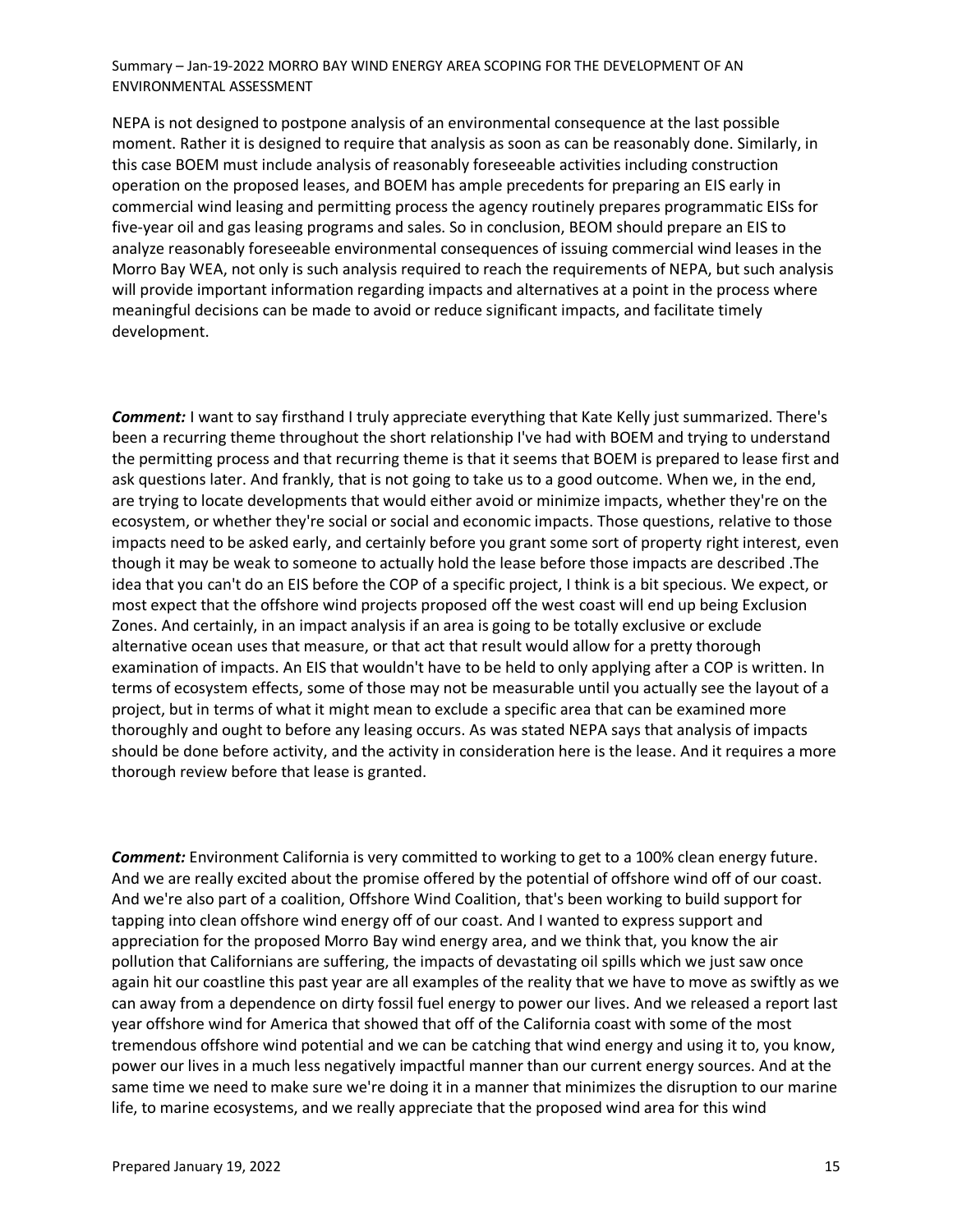development is more than 20 miles offshore. So it really avoids some of the most vibrant parts of the ecosystems off of our coast. And also we really appreciate the recognition of the proposed Chumash Heritage National Marine Sanctuary which we also support being established and eager to work with you to continue to move this along as quickly as we can.

*Comment:* The California coast has been called a Serengeti with characteristics of nutrient upwelling providing food stock up the entire trophic pyramid, and provides all sorts of habitat and life off the coast which feeds both our economy as well as just our beautiful coast itself. So, among the feeding animals, we have off here the lunge feeding gray whales, humpbacks and orcas. If it is found that lunge feeding whales are snagging cables and tethers while feeding on forage fish, which would aggregate around the cables and tenders, but provisions exist that would halt the development or enable transitions of the mechanics to address a potential problem while construction is in progress. So I think that, you know, they're getting back to what Kate and Larry was saying, I think we really need to do more thorough evaluation of what is going to be actually with the transformation of this area is going to be as a consequences putting this wind farm off there.

*Comment:* I don't see what value the EA as its structured now has. In fact, it could lead to some false conclusions if it's not thorough enough to dig a little deeper. It's not saying it would but it seems like the chances would be higher if you don't do a deep dive, so that's one point. The other is on the lease issuance. It is a conditional commitment. So, it does set the stage for, you know, the positive going forward, and without a lot of knowledge about what the impacts are. I think the one point that really I guess just frightens me a little bit as far as the fishing industry goes, is there's no social economic triggers that we've heard of yet, that would prevent the lease from being honored and full development happening. We don't know where those trigger points are. I've asked a number of times, what would prevent a lease from going forward. I've never got an answer. I guess it's solely up to the director to make that decision, which seems fairly subjective to me because there's no public knowledge as to what would prevent a lease from going forward. It's a fairly easy question to ask. But seems a answer is a lot more difficult.

*Comment:* I'm tuning in here and name my strong support for offshore wind development and it's a critical climate solution that we know we need but I think one of the things that makes offshore wind so great is the potential for it to also be an economic solution for the crisis that we're in. We saw so many commitments from the Biden administration around supply chain and revitalizing our economy and our manufacturing in America, but also protecting environmental justice communities and, you know, looking at the impacts of our current fossil fuel systems and ensuring that those who have been historically disadvantaged are benefiting. First, and most from our new energy systems. And I think with that approach there needs to be due diligence in gathering all of the data that's available for us at the earliest stages, building out this sector in America, in a way that maximizes jobs and also minimizes environmental impacts with our stronger environmental protections that we have in the US compared to other countries, and the opportunity to have a just transition and moving people who are currently serving the fossil fuel industry into the renewable energy industry, as well as, you know, creating these great paying union jobs with great benefits for folks who have been disadvantaged, I think that all needs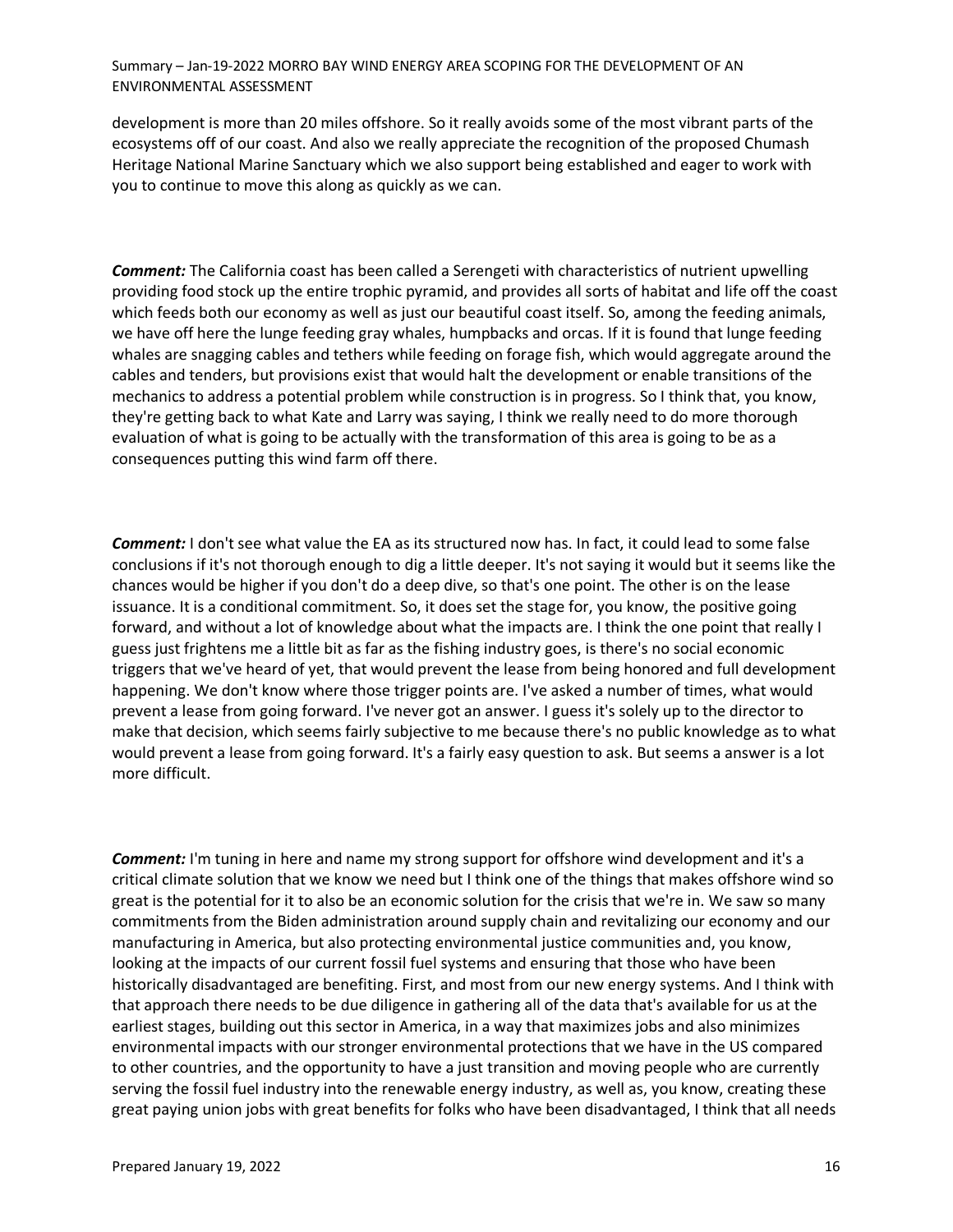to be a priority so I would just say that I think at this stage we could do more to include economic impact assessment. I do think you know the environmental impacts as well but just with my focus really is the economic impacts and having a clear plan of how the US federal agencies and state agencies and unions and all the other people who will be responsible for creating this industry can help meet those numbers, those standards, that the vision that can be laid out at this stage this earliest stage in the environmental assessment which includes the economic outlook looking at you know what we've seen in Europe what these projects entail, the steel in the water all of these parts and components on we do, we could gather some of that data. So, yeah just strong support for the industry and also urging to be building out the vision so that we can all get to work on making it happen because we know there's a lot that each of us will have to do so.

*Comment:* I've worked on coastal conservation and management, on and off the California coast, including here and off Morro Bay, as well as off Humboldt Bay, and around the world, since the early 1970s. It is indisputable that electrification is one of the essential components of our modern civilization, but it needs to be consistent with the sustainability of our aquatic, atmospheric, and terrestrial environments. So I'd like to summarize just a few of my points. I'll put the rest of writing. One, the EA as it has been described in terms of process and potential substance today and in the graphics that you've posted is plainly insufficient to ensure that the public and decision makers are informed with regard to this matter, or that the activity, the proposed lease sale complies with the purposes and requirements of not just NEPA and CEQA, but also all the other environmental laws that apply. Given that the proposed activity will likely have multiple significant direct and cumulative impacts on the environment. Therefore, this lease sale requires that your Bureau prepare a full EIS and EIR on this matter. Second, among other things, the lease sale requires data and analysis that could include or should include the list of our compliance requirements in the California Coastal management program. And in summary, I'm sure you have read the CCMP, those involved not just things such as the benthos, bathymetry, ocean surface, atmosphere shoreline, terrestrial areas, all of that with regard to production, transmission, storage as part of the electrical infrastructure, but here in California, in a high fire danger area. So my recommendation is that BOEM fully disclose, analyze, and either avoid or mitigate as applicable these factors, through a comprehensive lease sale environmental review document and not defer that to after the lease sale is actually made.

*Comment:* The climate change solution has been wind energy, and there's no doubt that any project, any wind project is going to have some environmental impacts, but I would ask you to always compare it to the alternative, which is what is the impact compared to having oil spills and continuing with the Petrol state. And to me there's no question that for the marine environment, oil has been a lot more damaging than the potential for wind so I certainly urge you to look at comparisons, because I have heard people sometimes go too far in picking apart any little bit of environmental impact as a reason not to go with wind when the alternative is far worse. With regard to the issue of impacts on fishing, this is also where I would differ from some of the fishermen out there. I have friends who are fishermen, retired fishermen, and they talk about after they retired, they talk about how much the stocks damaged over the decades by overfishing, and how there's a lack of real protection, how there's few refuges, essentially the oceans are common property, and they've been over exploited by people not following the rules for decades. When I saw this project and looked I saw there's a potential here of having refuge because it would impact, could impact on fishing and I would ask that instead of trying to accommodate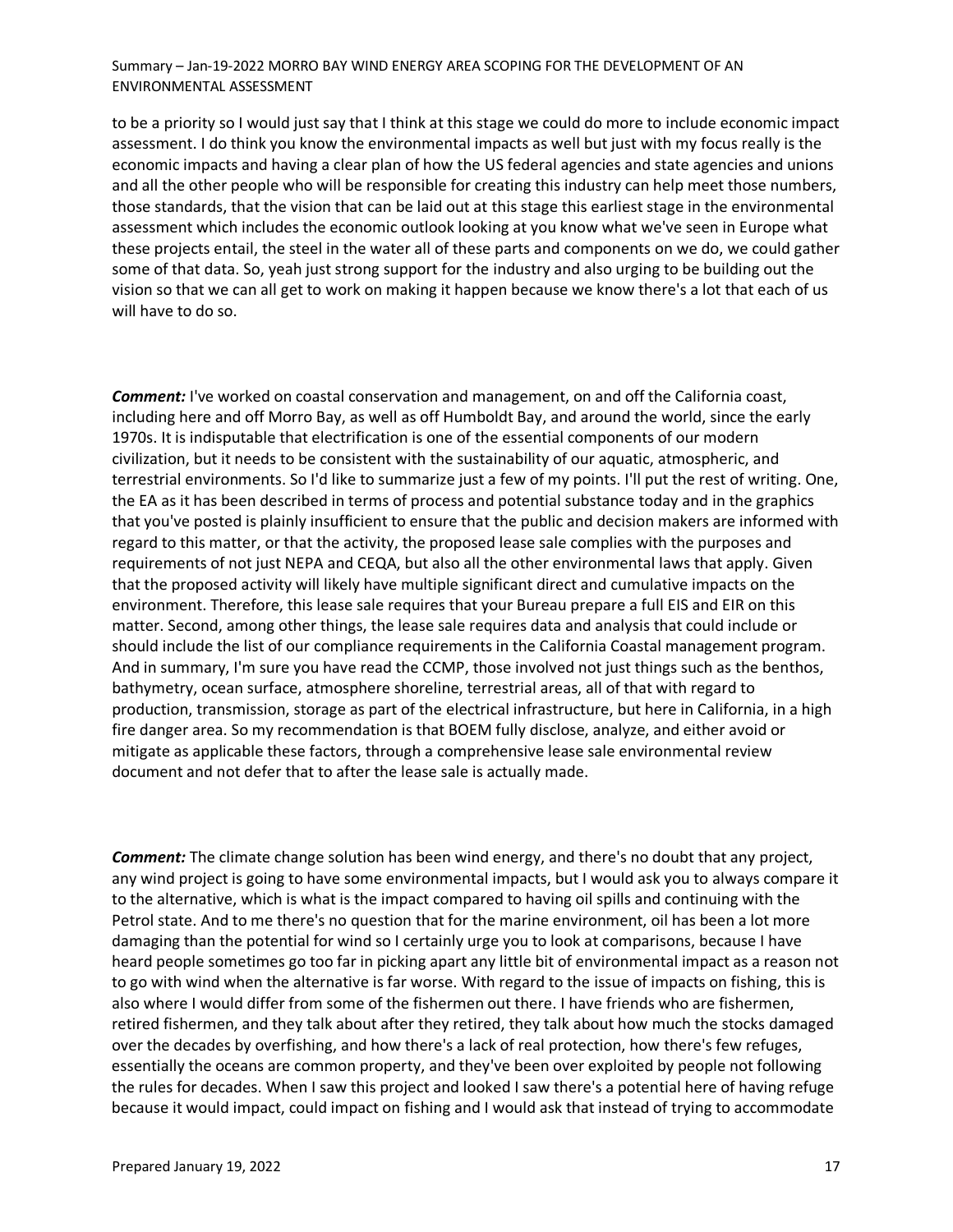fishing, the industry of fishing within the wind farms being exclusionary we should be doing the opposite, that we should be looking at this a marine protected area and take advantage of the fact that the wind farms may actually provide an opportunity to keep fishing out so that the fishery has, the fish, are marine habitat have a refuge, where I'm always looking to find more refuges because right now the default is areas are exploited to the maximum. And until there's action taken to safeguard larger areas, and I see the wind lease area has been a large area that could accommodate a protected zone. And that I hope you don't, I hope you move in that direction, rather than in the direction of accommodating further exploitation of the marine habitat.

*Comment:* What I would like to say is that the Army Corps of Engineers is interested in participating as a cooperating agency on the EA and we are specifically interested in, navigation, navigation, navigable capacity with our offshore authority. We anticipate that after this EA is finished and lease sales occur that we will see a uptick in permit applications. So we're very interested in at least kicking off the NEPA process at this stage with BOEM. And there will probably be, I'm sure we will be submitting not probably we will be submitting a written comment letter to this effect that gives a little bit more detail about our authorities. And some of the issues and interests that we have, in addition to navigation and navigable capacity.

*Comment:* I just want to make one quick comment that the man earlier said that we're over exploiting the ocean, like, I beg to disagree with him. California is some of the most highly regulated waters in the world. And we have now 27 marine protected areas. And we're very protected. So, I think he was very wrong. One of our biggest enemies right now is industrialization of the ocean, not just to fisherman but to the marine habitat. So that should be more of his concern. I just want to say you guys were looking for recognition of a historic significance in the area. Well would say that since commercial fish that you're putting these sites outside of very historical fishing ports that have been very active since the early 1900s. That should be considered historic. There should be some trigger, like the man said earlier, if our landings are significantly decreased, because in Europe in the North Sea the fishermen there, decreased their landings by 80 to 90%. So that should trigger something whether it stops the construction or does something unless you don't care if we lose the commercial fishing industry, which between 2010 2017 Morro Bay and Port St Louis Fred an average of 5,068,806 pounds of seafood, which is \$8,000,750 per year. So we are significant there. There's problems with the VMS slides that you keep posting. They're inconclusive. They don't show the whole story and we don't think that you should keep posting them showing the fishery impacts. You also aren't including issues with cable burying, they're spending over \$10 million in Europe's because of the cables keep coming unburied. This is impacting all the fisheries in the region, not just the wind energy area. And there should be concern about giving some mitigation to fishermen during the site assessment. Back east they're having trouble with the site surveying vessels just knocking over gear and no one doing anything about it. You also should consider navigation routes through the wind energy area before the auction. There should be at least a four-mile wide lane straight lane through the auction area. If you don't do it before the people are going to be fighting over that that area. It's very dangerous and high seas to go through the wind energy area especially since our radars won't be effective.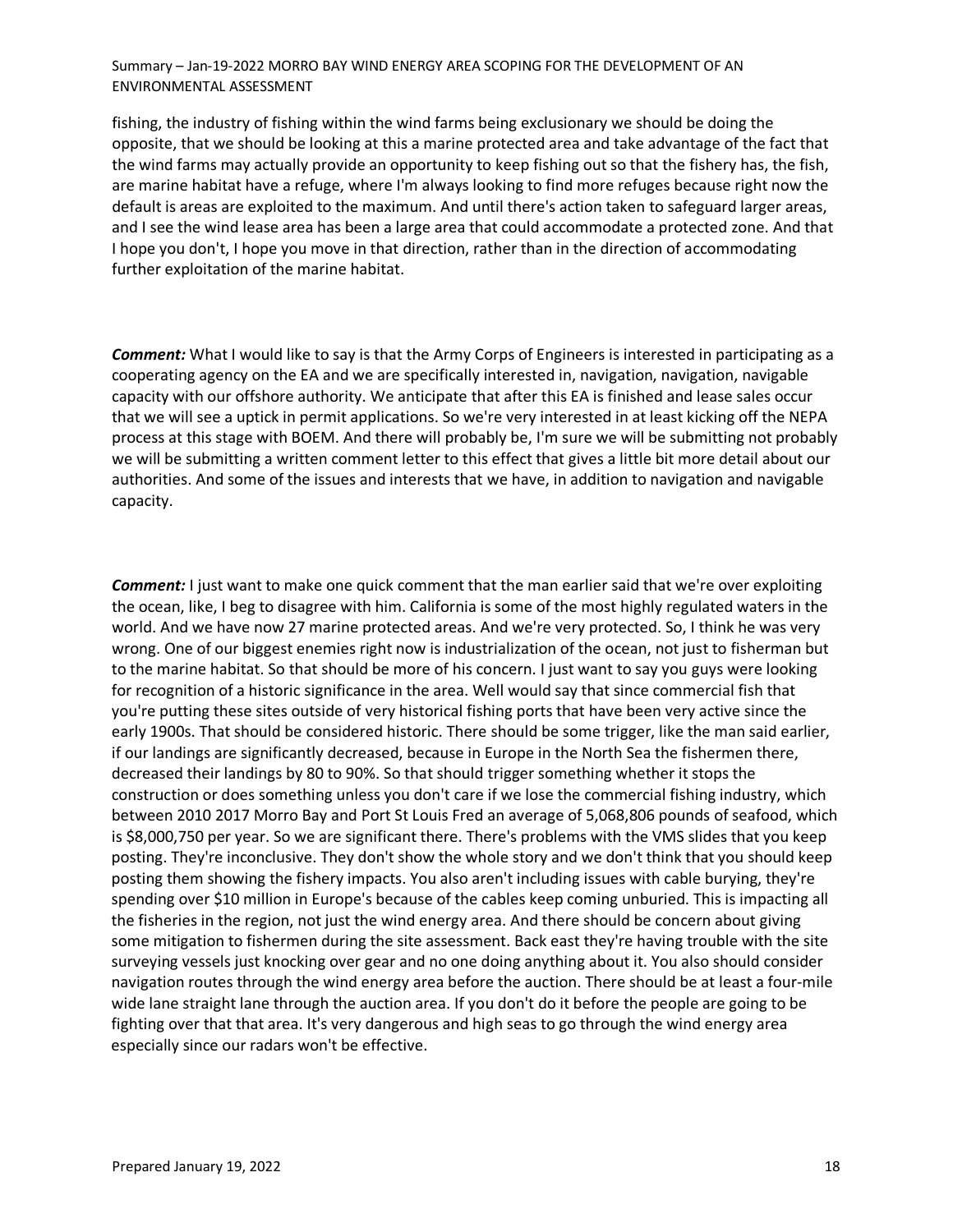*Comment:* Thank you for all of the points of view, that are being put up today by everyone. And keep in mind, it's critical that we keep bringing new sources of energy to our country and to this state because we're shutting down other means of it. In doing so, we're eliminating thousands, tens of thousands of really high good paying jobs for skilled and trained workers in the state of California and most importantly around the area where I live and work in San Louis County. That's where in the Morro Bay Area work up there a lot. We're losing all these jobs if we don't replace them and put a lot of forethought into it by using skilled and putting skilled and trained worker requirements into all the language of anyone doing any work on this wind energy, we're really doing a huge disservice to our community. The recreation industry up there is going to get damaged, because of all the jobs and money that's leaving the area. So, you know, I just want to stress how critical it is to put skilled and trained workers into this process. And by doing that we're going to open up the doors for a lot of apprenticeship programs that have to be implemented in the language for the project. That's the only way to ensure that the local people in the area are going to be able to have an opportunity to work on these projects, that the work doesn't go to companies from outside of the area. Let alone possibly outside of the country. That goes on other big wind energy projects that are going on in Santa Barbara County, the entire workforce has come in from Texas, Montana, states other than California, so not one penny is going to the local workers and that's because there was no kind of language in the project stating that it had to be a local hire clause into the project. So it's critical with the local hire language in this project through a CWA or project labor agreement of some sort, protecting the area, protecting the workers in California. A lot of areas are implementing these forms of protection for the workers and stuff. City of San Luis has put a skilled and trained CWA in place and it's been very successful. And I'd really like to see that this goes into place and I just realized that my name is Manley McNinch, and I am a representative of Southwest Regional Council of carpenters, I forgot that initially. Just wanted to reiterate that we think about the people in the area, and make sure our local people get the jobs out there and get good paying jobs. Only way that we don't omit good you know good positive, local workforce, we can guarantee women, minorities of all walks of life, we're going to have fair opportunities out there and the Californians will be first and foremost, please put the language in the project for local hire and skilled and trained workers.

*Comment:* I am a student at Cal Poly. And it's been really lovely listening to this. This is my second scoping meeting that I've sat through and it's just I love that everybody is keeping in mind both the environmental impacts the job impacts, the commercial fishing industry. The economic impacts. And I just wanted to really push on the point that we are in such a promising time in our history where we are making the switch to sustainable energy. And we have the ability to do it right. In the past, America has been a go getting society where we do, and then deal with the consequences later. And in this time I think it is important for us to do the EIS to do the EIR, have extensive environmental analysis, and when we do come across roadblocks not to necessarily stop there, but to go further to find solutions to make these kinds of situations work. I thought that I forget the name of the woman who spoke about this but the idea of painting, you know the windmills red and facing them out to the see so that birds would be able to identify them easier. If there's some way that we can perhaps have whales not come so close I think a big part of the environmental impact report is figuring out how much noise pollution is going to be going into the ocean. There's just so many aspects to look at here, and I would love to see us delve into that and come up with new and innovative solutions, so that we can make a smooth and proper transition into a sustainable energy future for America. So thank you all for listening to me, and I commemorate every single person who's sitting through this meeting right now.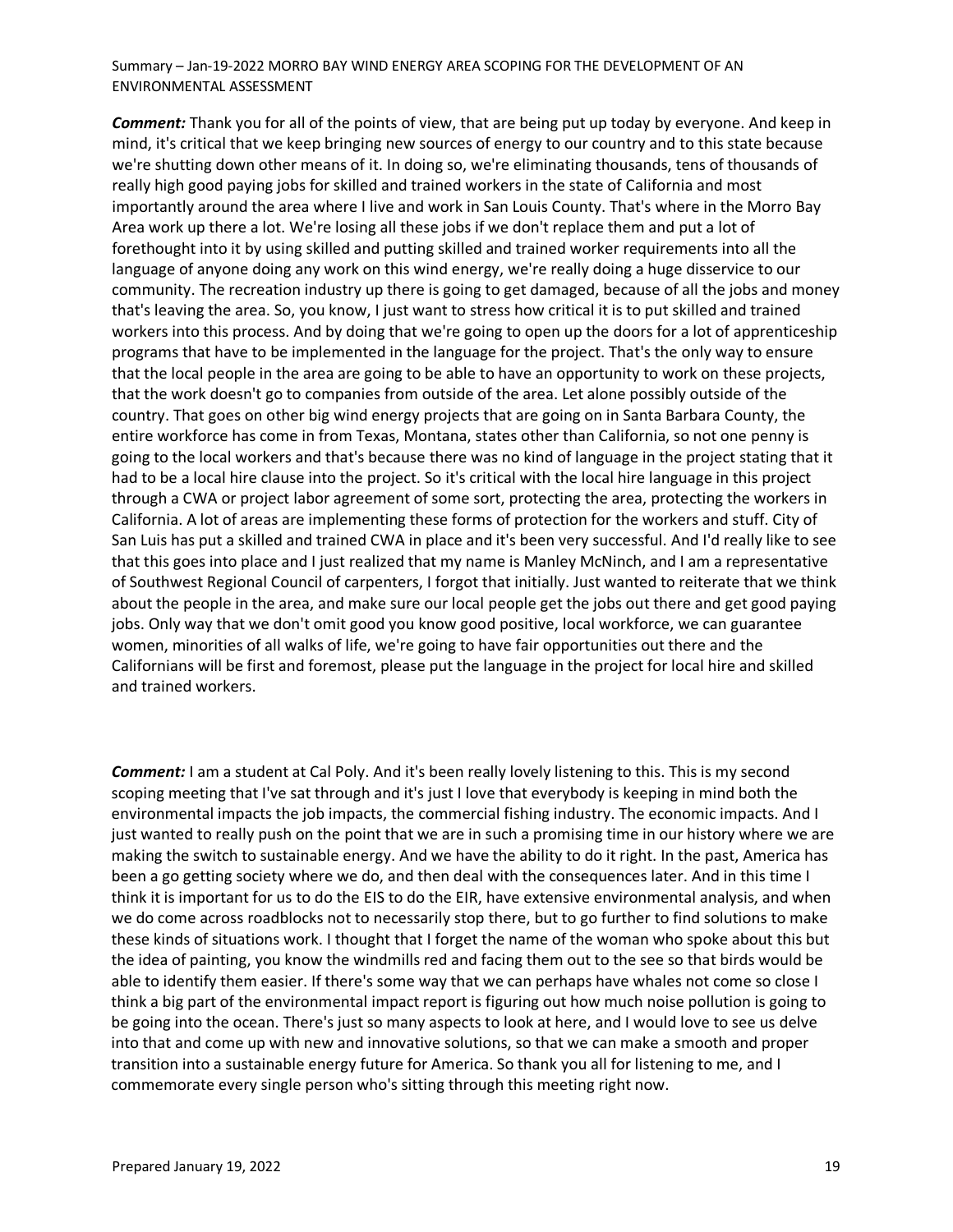*Comment:* I was born and raised in the area. I went to school at Emerson Elementary School at Hawthorne, come from a family of 11. So, I have a lot of deep heritage and roots here in the area. I believe that this project does and will impact the environment and the impacts of this project will be a lot. The BOEM should require and encourage offshore wind projects in Morro Bay area to be built utilizing a local and skilled and trained workforce. A local hire and skilled trained workforce requirements reduce construction related environmental impacts while benefiting the local economy. This is done by local hire shopping, local hiring, shopping at local Excuse me retail stores, restaurants grocery stores, and keeping the money earned from the project being built right here in our community. Let's start to invest in our community, giving our residents an opportunity to be able to work locally.

*Comment:* I'm very supportive of wind energy and I believe that it is an important piece of the energy picture for sure, but I also believe that this process is being too rushed. There's been not enough public outreach. I was surprised to see that there have been 80 meetings already so you might be surprised that I'm saying there hasn't been enough public outreach, but I only heard about this meeting from a student in my class yesterday, and a project this big, I mean this could be several Diablo canyons in size, needs more public outreach. There needs to be more information to the public about it rather than trying to push it through quickly, so I agree with many of the previous speakers who said that we need a full EIS on the leasing process. I think it's pretty onerous on the whatever companies make a bid for these leases that they would then be responsible for designing the whole process and getting that through and EIS process. When the public and all the agencies haven't had a chance to be part of an EIS before that. So I think it's important to consider the impacts of a general wind energy project before it's putting it out to lease. I also want to make sure you know there's two things in the works. There's the marine traffic study, and also the proposed Chumash Heritage National Marine Sanctuary. And you know, both of those would have impact on this project and by pushing through leases before those are even settled seems like it's jumping the gun.

### E. Poll Results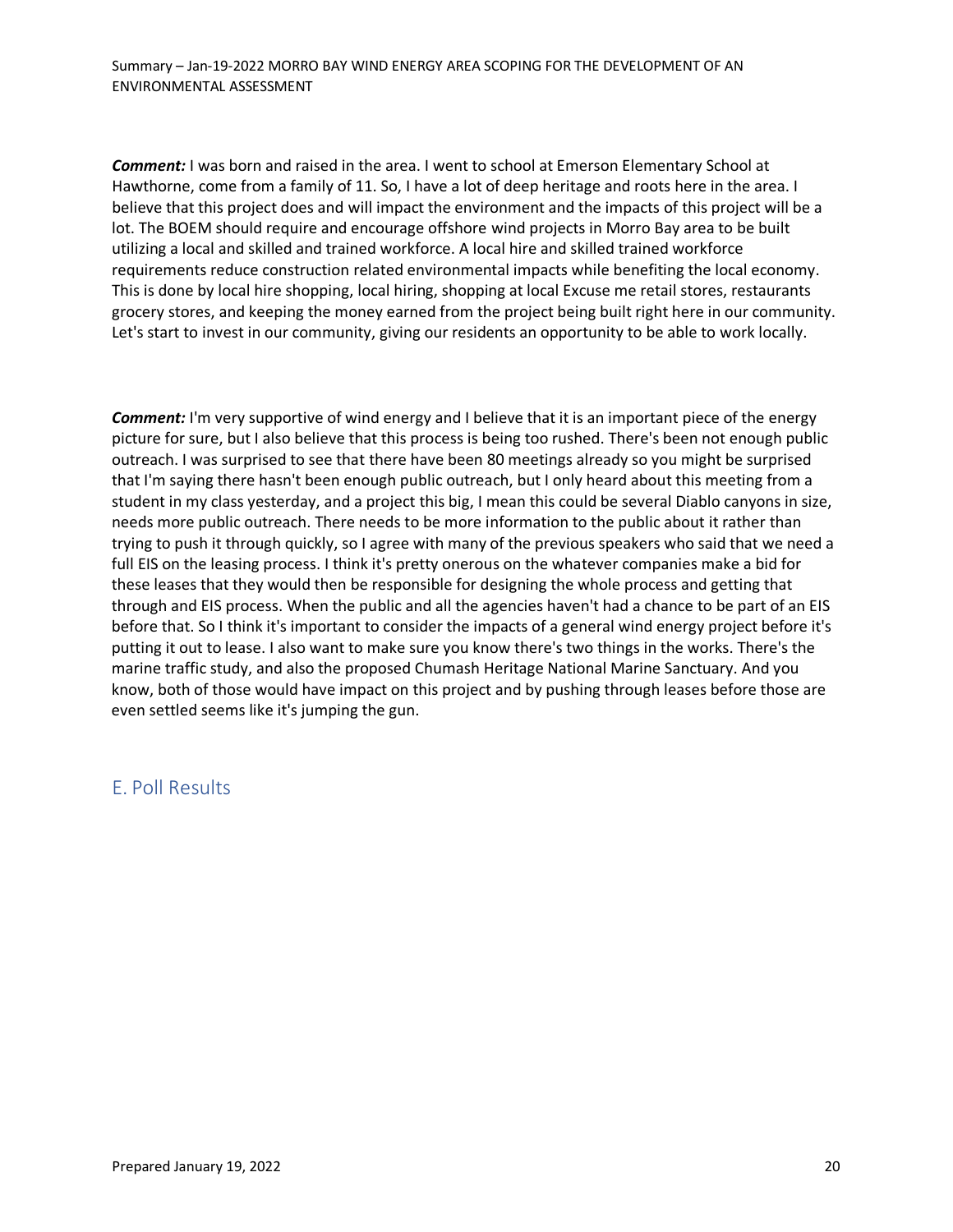#### Participant Affiliation



| <b>Please Select Your Affiliated</b><br><b>Group</b> | Count | Percentage |
|------------------------------------------------------|-------|------------|
| Academia                                             | 6     | .5%        |
| Business/Industry                                    | 50    | 38%        |
| Community-Based Organization                         | 4     | 3%         |
| Government                                           | 37    | 28%        |
| Non-governmental organization                        | 19    | 15%        |
| Other                                                | 11    | 8%         |
| Press                                                | 3     | 2%         |
| Tribal/Indigenous                                    | 1     | 1%         |
| <b>Grand Total</b>                                   | 131   | 100%       |

Participants Planning to Provide Oral Comment